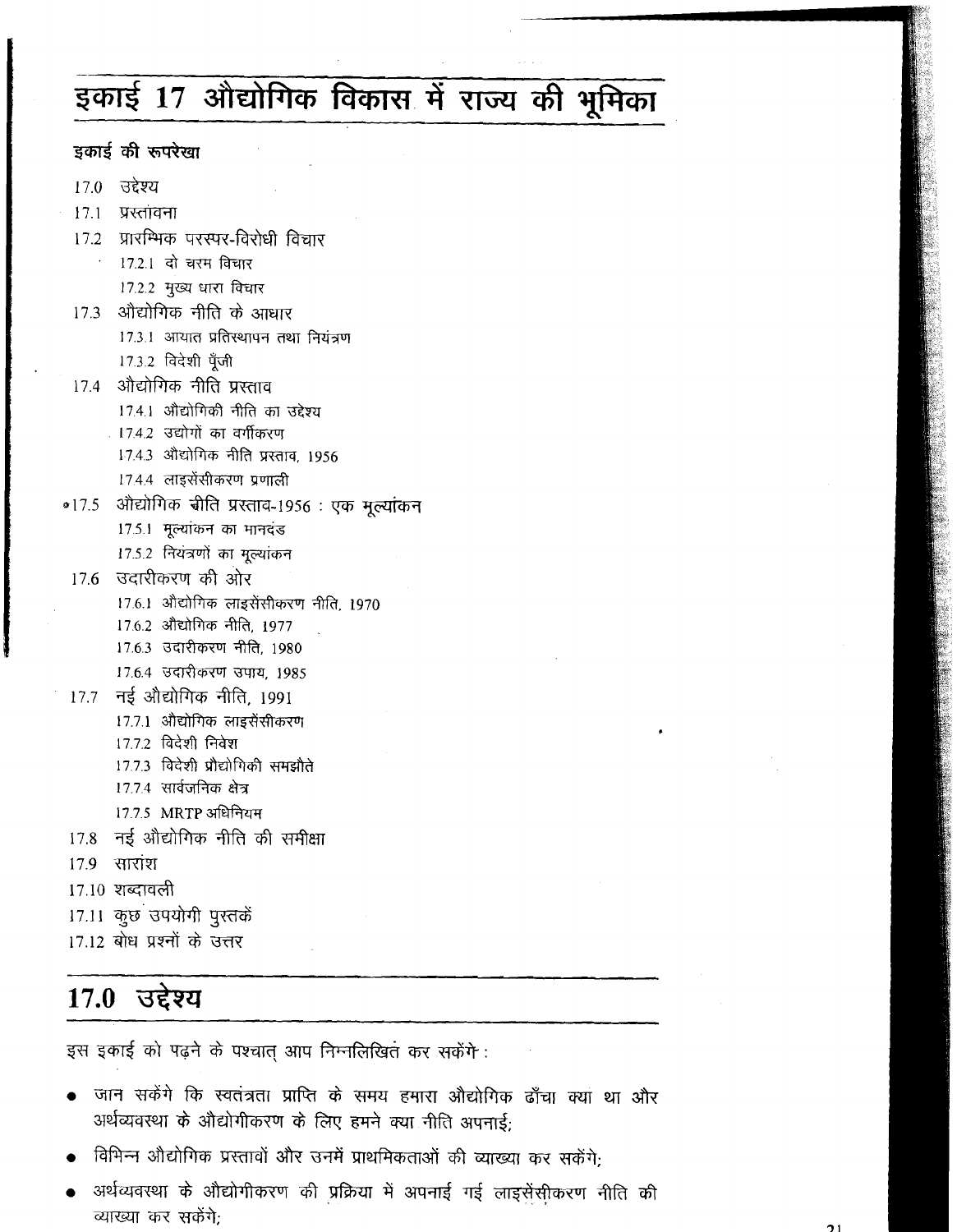$\bullet$  अपनाए गए उदारीकरण के कार्यक्रम को समझ सकेंगे:

- उदारीकरण की प्रक्रिया का विश्लेषण करने में समर्थ होंगे: तथा
- विदेशी निवेश व विदेशी प्रौद्योगिकी के संदर्भ में, नीति परिवर्तनों की समीक्षा कर सकेंगे।

### 17.1 प्रस्तावना

खंड। में हम यह देख चुके हैं कि, प्रथम विश्वयुद्ध से पूर्व, भारत में बहुविकसित सूती कपड़े और पटसन वस्त्रों के उद्योग थे। इसके अतिरिक्त अंतर-युद्ध अवधि (inter-war period) में इस्पात, चीनी, सीमेंट, माचिस, वनस्पति, साबुन तथा इंजीनियरी की अनेक शाखाएँ जैसे अनेक उद्योग स्थापित किये गए थे। लेकिन इतना काफी नहीं था। वास्तव में बड़े उद्योगों के क्षेत्र का महत्व तो इस बात से ही पता चलता है कि 1948-49 में देश की कूल कार्यकारी जनसंख्या का केवल 6.5 प्रतिशत ही कारखानों में काम कर रहा था। औद्योगिक ढाँचे में प्रमुख कमी यह थी कि यह असंतुलित था, क्योंकि यह केवल उपभोक्ता वस्तुओं पर आधारित था। कुछ अपवादों को छोड़ कर इनका स्वामित्व निजी क्षेत्र के पास था। सूती कपड़ा उद्योगों को छोड़ अधिकतर उद्योगों का नियंत्रण विदेशी था। जो कुछ भी विकास हुआ उसका आधार दीर्घकालीन कार्यक्षमता न होकर लाभकर स्थान (location), बाजार का आकार, कच्चे माल की उपलब्धता, उपयुक्तता (जो कि अधिकतर सुरक्षित बाजार एवं युद्ध की आवश्यकताओं के कारण थी) थे।

यह तो हम पहले जान चुके हैं कि आजादी से पहले की उपनिवेशी सरकार की उद्योग व कृषि दोनों के ही विकास में रुचि नहीं थी, क्योंकि उसके हित भारतीय जनता के हित से मेल नहीं खाते थे। लेकिन आजादी के बाद की नयी सरकार को गरीबी का दृश्चक्र तोड़ने, औद्योगीकरण के लिए वातावरण तैयार करने और आर्थिक विकास करने का मौका मिला। प्रश्न यह था : विकास के बारे में उपनिवेशी विचारों की प्रधानता कैसे त्यागें और राष्ट्रीय आंदोलन की अपेक्षाओं को कैसे पूरा करें। इस इकाई में हम इन उद्देश्यों को पूरा करने हेतू औद्योगिक नीति, विनियमन तथा नियंत्रणों, आदि, उपायों पर विचार करेंगे।

## 17.2 प्रारम्भिक परस्पर-विरोधी विचार

1950 के दशक में इस बात पर बहुत बहस हुई थी कि आर्थिक विकास की ऋणनीति क्या हो। गरीबी के दुष्वक्र को कैसे तोड़ा जाए। उस समय इस पर बहुत से विचार व्यक्त किये गए थे।

#### 17.2.1 दो चरम विचार

एक विचार मुक्त उद्यम विचारधारा का था। इसके अनुसार सभी आर्थिक गतिविधियाँ निजी क्षेत्र तथा बाजार शक्तियों पर छोड़ देनी चाहिए। यह विचार कुछ एक उद्योगपतियों व अर्थशास्त्रियों का था।

इसके विपरीत बहुत से लोगों का विश्वास था कि आज़ादी से पूर्व भारत के अल्पविकास के पीछे कारण यह था कि सरकार ने औद्योगीकरण को बढ़ावा नहीं दिया और सारे घरेलू उद्यमों को बाजार शक्तियों पर छोड़ दिया था, जिससे कि उनका विकास नहीं हुआ। अतः आर्थिक विस्तार हेतू उचित वातावरण तैयार करने के लिए आर्थिक कार्यों में सरकार की सक्रिय भूमिका की आवश्यकता थी। ऐसा दो कारणों से आवश्यक था: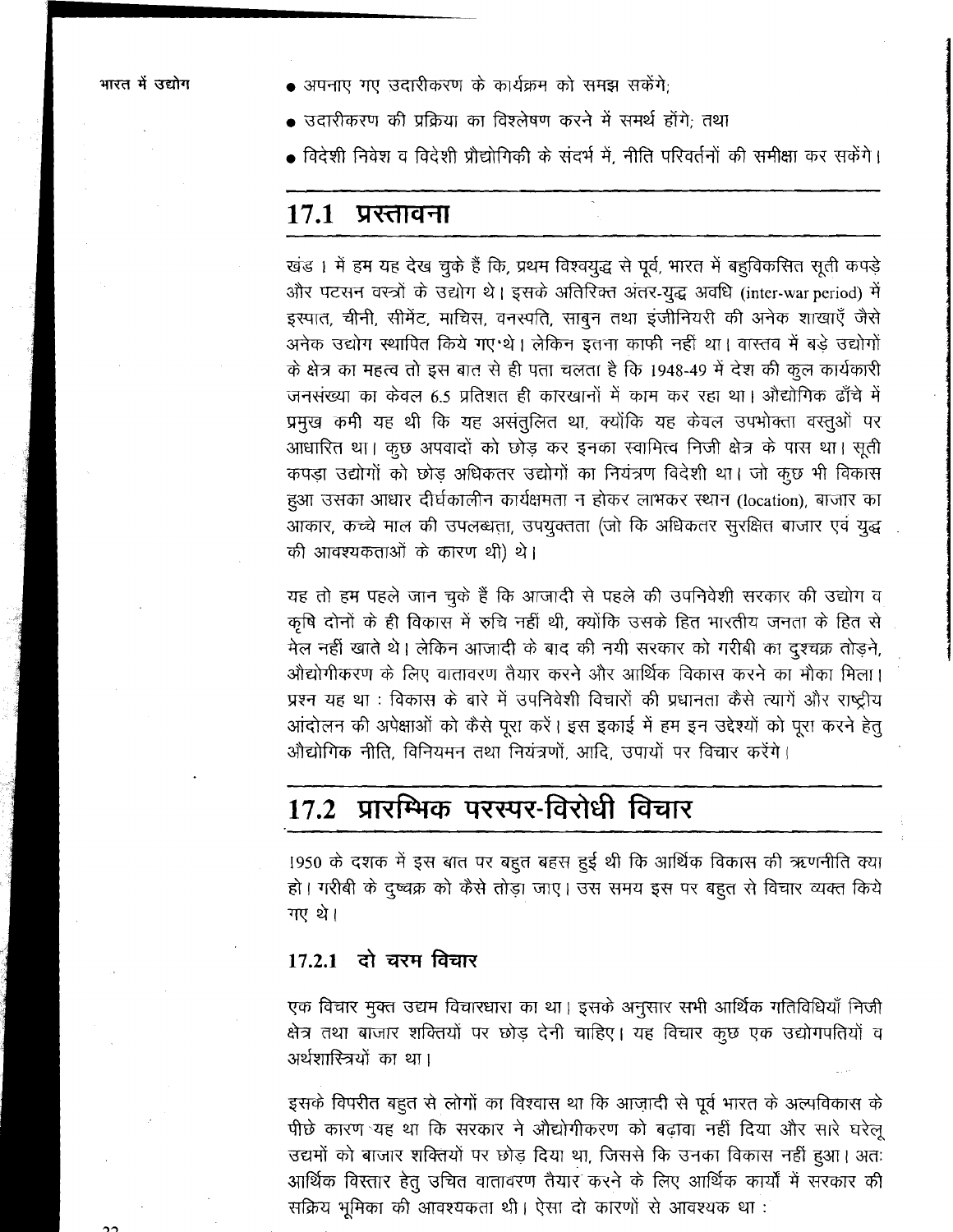औद्योगिक विकास में राज्य की भुमिका

1) सड़क, बिजली, संचार आदि, जैसी बुनियादी सुविधाओं को विकसित करना, तथा

2) औद्योगिक क्षेत्र के असंतुलन को दूर करने हेतु मशीन विनिर्माण क्षेत्र को स्थापित करना।

कई अन्य कारणों से भी केवल बाजार शक्तियों पर भरोसा रखना ठीक नहीं समझा गया था। ऐसा विचार था कि इन शक्तियों पर भरोसा करने से औद्योगीकरण की प्रक्रिया में देरी होगी, जैसा कि इंग्लैंड और पश्चिम यूरोप में हुआ। न ही भारतीय उद्योगपति और न ही भारतीय लोग विकास को बाजार शक्तियों पर छोड़ कर एक शताब्दी या इससे अधिक तक प्रतीक्षा करना चाहते थे। रूस और जापान के आर्थिक विकास के अनुभव सामने थे जिससे यह पता चलता था कि यदि राज्य द्वारा विनियमित व नियोजित आर्थिक कार्य सही ढंग से हो, तो एक शताब्दी की विकास प्रक्रिया को 30-40 वर्षों में प्राप्त किया जा सकता है। इन सभी कारणों से मुक्त उद्यम विचारधारा अल्पमत में रह गई थी।

एक दूसरा चरम विचार यह था सम्पत्ति संबंधों में क्रांतिकारी परिवर्तन लाए जाएँ, यानि सभी .<br>सम्पत्तियाँ, ग्रामीण व शहरी, कृषि में व उद्योग में, राज्य और समाज को हस्तांरित कर दी जाएँ, जैसा कि एक समाजवादी देश में होता है। इस विचार को भी त्याग दिया गया क्योंकि इसको आवश्यक समर्थन नहीं मिला।

#### मुख्य धारा विचार 17.2.2

चरम विचारधाराओं से अलग, तीन अन्य विचार थे : (i) गाँधीवादी विचार लघु उद्योगों और आत्म निर्भरता के पक्ष में था, (ii) राष्ट्रवादी उद्योगपतियों का विचार था कि बड़े उद्योगों के माध्यम से तेजी से औद्योगिकीकरण हो और विदेशी प्रतियोगिता से संरक्षण मिले; (iii) नेहरू और उनके जैसे सामाजिक लोकतंत्रवादियों का विचार था कि सार्वजनिक क्षेत्र के अधीन पूँजीगत वस्तु उद्योगों के माध्यम से तेजी से औद्योगीकरण हो, और साथ-साथ लघु और कुटीर क्षेत्र के समर्थन की भी व्यवस्था हो। बड़े उद्योगों और छोटे उद्योगों पर केंद्रित इन विचारों में विभिन्नता के पीछे रोज़गार और तेजी से विकास के बीच चुनाव करना था। गाँधीवादियों का तर्क था कि बड़े उद्योगों की अपेक्षा छोटे उद्योगों से अधिक रोजगार मिलेगा। सामाजिक लोकतंत्रवादियों ने यह कहकर आलोचना की कि इससे विकास की गति धीमी रहेगी। अंततः फैसला पूँजी वस्तुओं पर आधारित औद्योगीकरण के पक्ष में हुआ जिसमें लघुस्तर और कुटीर उद्योगों के विकास की भी व्यवस्था थी। इस बात पर जोर दिया गया कि पूँजीगत वस्तुओं (मशीन विनिर्माण) के क्षेत्र के उचित विकास के बिना विकास की कोई भी रणनीति सफल नहीं हो पाएगी, चाहे यह लघु उद्योगों या फिर बड़े उद्योगों पर आधारित हो।

इस विचार को प्रोफेसर महालनोबिस (Mahalanobis) का भी समर्थन मिला कि अर्थव्यवस्था की संवृद्धि दर का सीधा संबंध पूँजीगत वस्तुओं के क्षेत्र में लगे विनियोग अनुपात से है। जितना अधिक यह अनुपात होगा उतनी अधिक संवृद्धि की दर होगी।

जब यह तय हो गया कि औद्योगिक ढाँचा पूँजीगत वस्तुओं के पक्ष में होगा, तो प्रश्न यह उठा कि यह कौन करेगा? सरकार या निजी उद्योगपति? इसका निर्णय वित्त उपलब्धता के आधार पर होना था। उस समय निजी क्षेत्र के पास न तो तकनीकी जानकारी थी और न ही वित्तीय साधन।

अतः यह आवश्यक समझा गया कि अगर तीव्र विकास के उद्देश्य को पाना है, तो आधारभूत व सामरिक महत्त्व के सभी उद्योग, व सार्वजनिक उपयोगिता की सेवाएँ सार्वजनिक क्षेत्र में

 $\gamma$  3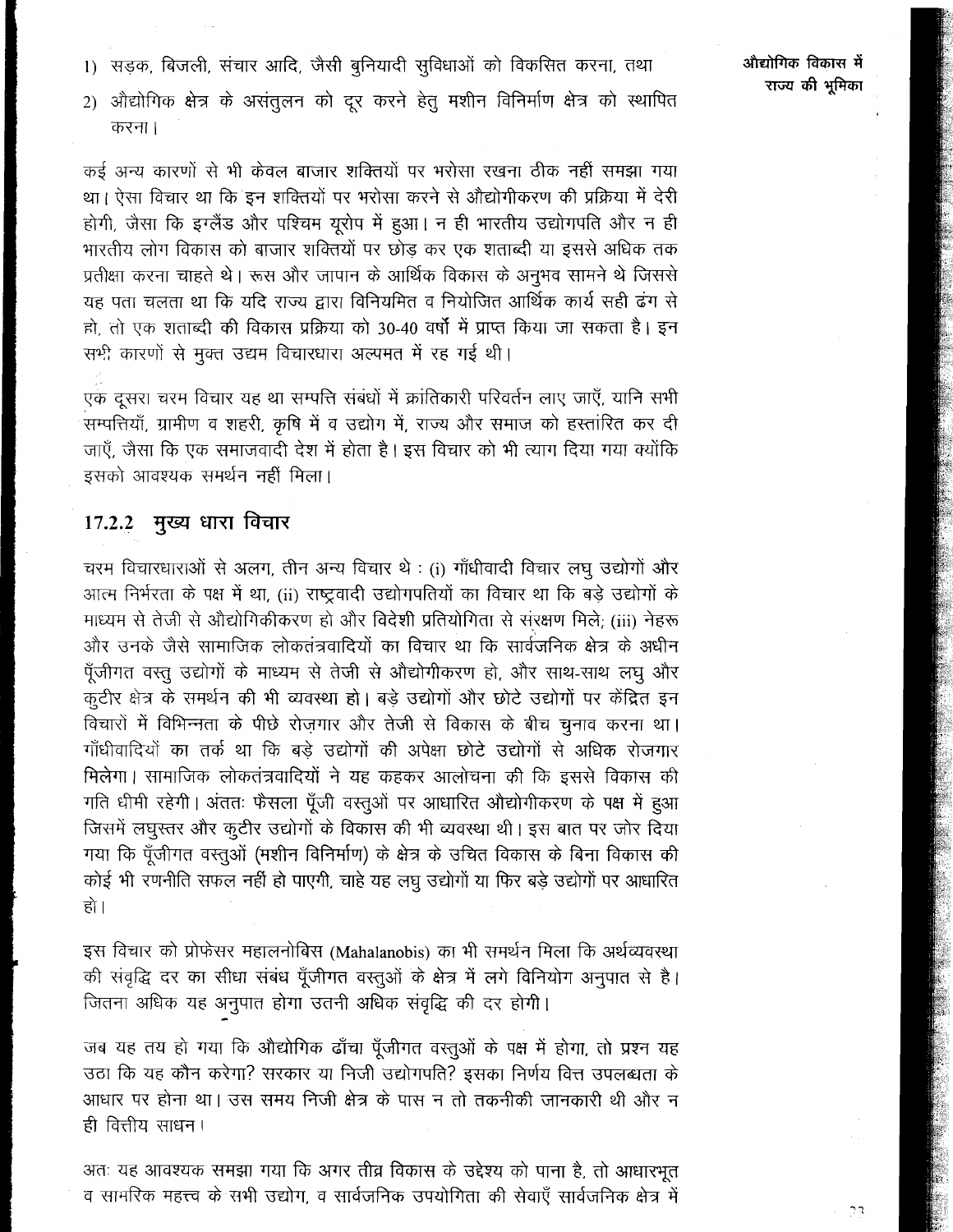होगी। अन्य आवश्यक उद्योग, जिनमें बहुत अधिक धन की आवश्यकता थी, भी सार्वजनिक क्षेत्र में होंगे। अन्य सभी उद्योगों का विकास निजी क्षेत्र के लिए छोड़ दिया गया।

इस प्रकार बहुत से उद्योगों के विकास की जिम्मेदारी सरकार को लेनी थी। सरकार ने इस हेतू आयोजन का सहारा लिया। इसके स्वरूप की व्याख्या इकाई-7 में की गई है। यहाँ इतना जानना आवश्यक है कि भारत ने केंद्रीय आयोजन एक मिश्रित अर्थव्यवस्था के लिए अपनाया, जिसमें निजी और सार्वजनिक क्षेत्रों को विकास में पुरक भूमिकाएँ निभानी थी। इस बारे में रणनीति निम्नलिखित खंडों में बताई गई है।

#### बोध प्रश्न 1

- 1) निम्नलिखित में से कौन सा वक्तव्य सही है, कौन सा गलत?
	- i) स्वतंत्रता पूर्व के भारत के औद्योगिक ढाँचे की मुख्य विशेषता पूंजीगत वस्तूओं के उद्योगों का विकास था।
	- ii) भारत में उपनिवेशी सरकार कृषि या उद्योग के विकास में रुचि नहीं रखती थी।

 $\lambda$ 

iii) सामाजिक लोकतंत्रवादी लघु उद्योगों के विकास और आत्मनिर्भरता के पक्ष में थे।

 $\mathcal{E}$ 

- iv) महालनोबिस के अनुसार, "अर्थव्यवस्था की संवृद्धि दर का सीधा संबंध पूंजीगत वस्तूओं के क्षेत्र में लगे विनियोग अनुपात से था"।  $\overline{(\ }$  $\lambda$
- 2) औद्योगीकरण को बढ़ावा देने हेतु सरकारी हस्तक्षेप क्यों आवश्यक था? दो वाक्यों में उत्तर दीजिए।

3) विकास के बारे में नेहरू और गाँधी के विचारधाराओं के बीच अंतर की व्याख्या कीजिए (तीन वाक्यों में)।

## 17.3 औद्योगिक नीति के आधार

सार्वजनिक क्षेत्र के उद्यमों में निवेश सीधे प्रत्यक्ष आयोजन द्वारा होना था। निजी क्षेत्र में निवेश सरकारी भौतिक नियंत्रण के आधार पर होना था। ये नियंत्रण व्यापक लाइसेंसीकरण प्रणाली और योजना आयोग द्वारा निर्धारित लक्ष्यों के रूप में थे। इस प्रणाली से दो बातें निर्धारित होनी थी : (i) उत्पाद स्तर तक निवेश ढाँचा, तथा (ii) प्रौद्योगिकी, पैमाने, विस्तार,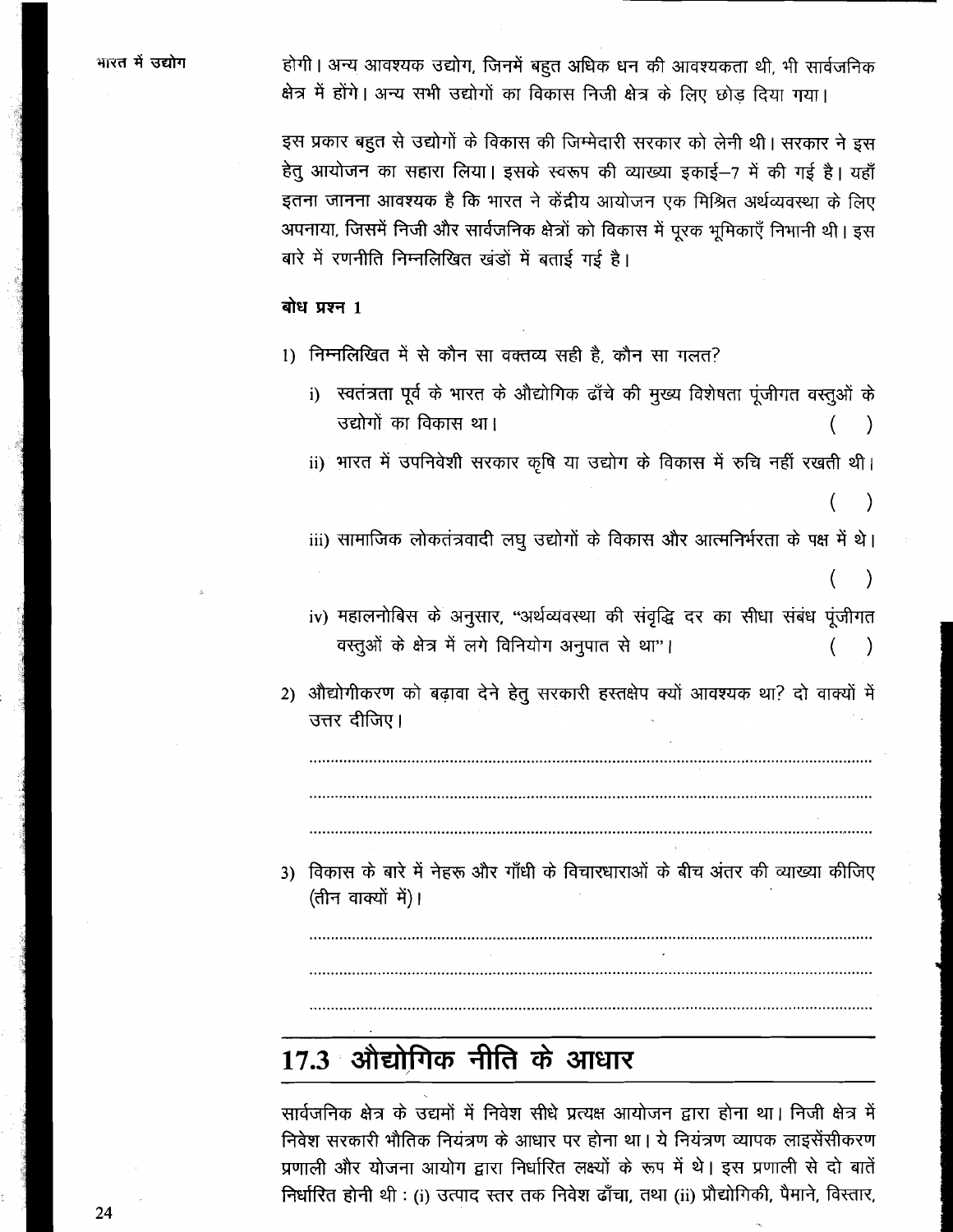#### आयात प्रतिस्थापन तथा नियंत्रण  $17.3.1$

आथात प्रतिस्थापन का आधार दो महत्त्वपूर्ण कारक थे। एक निराशाजनक निर्यात तथा दूसरे, घरेलू प्रारम्भिक उद्योगों को संरक्षण की आवश्यकता।

इनमें से प्रमुख विकास के दौरान प्रारम्भिक उद्योगों को संरक्षण देने की आवश्यकता थी। इस रणनीति के अधीन ऊँचे प्रशुल्क (tariff) एवं कोटा प्रतिबंधों (quota restrictions) द्वारा प्रारम्भिक उद्योगों को आयातों से प्रतिस्पर्धा से संरक्षण देना था।

इस रणनीति में यह भी निहित था कि जैसे-जैसे ये प्रारम्भिक उद्योग विकसित हो जाते हैं, यह संरक्षण हटा लिया जाएगा और उद्योग अंतरराष्ट्रीय बाजारों में स्पर्धा कर पाएँगे और आयात आय में वृद्धि होगी। इसके पीछे औचित्य यह था कि अल्पकाल में तो कूछ लागत चुकानी पड़ेगी, लेकिन दीर्घकाल में एक गतिशील औद्योगिक क्षेत्र की बढ़ती हुई घरेलू माँग को पूरा करने में सक्षम होगा। यह आत्मनिर्भरता की दिशा में एक कदम था। लेकिन महत्त्वपूर्ण प्रश्न यह था कि आयात प्रतिस्थापन कहाँ तक और कितनी कुशलता से प्राप्त किया जा सकता था।

भौतिक नियंत्रण औद्योगिक लाइसेंसीकरण व आयात लाइसेंसीकरण तक ही सीमित नहीं थे। कई विनिर्मित व अर्धविनिर्मित वस्तूओं के मूल्यों एवं वितरण पर भी नियंत्रण लगाए गए थे। इसके पीछे ये उद्देश्य थे :

- i) प्राथमिकता वाले क्षेत्रों को उचित दरों पर उपयुक्त आबंटन (allocation) सुनिश्चित करना:
- ii) आधारभूत वस्तुओं, जिनका व्यापक अग्रानुबंधन (forward linkage) है अर्थात् जिनका प्रयोग अनेक वस्तुओं के बनाने में होता है, कीमत वृद्धि के कारण होने वाले स्फीतिकारी प्रभावों को रोकना, तथा समाज के आर्थिक तौर पर कमजोर वर्गों के हितों की रक्षा करना: और

iii) समानता का विचार

### 17.3.2 विदेशी पूँजी

ओद्योगिक रणनोति में विदेशी निवेश और प्रौद्योगिकी के आयात के बारे में भी एक नीतिगत वक्तव्य था। विदेशी पूँजी के बारे में सरकार का दृष्टिकोण 1949 में लोकसभा में प्रधानमंत्री नेहरू द्वारा दिए गए नीतिगत वक्तव्य से तय होना था। भारतीय अर्थव्यवस्था में औद्योगिकीकरण तेज करने के लिए सरकार ने विदेशी पूँजी और उद्यम की भागीदारी, विशेषतया औद्योगिक तकनीक और जानकारी के बारे में, प्राप्त करने की आवश्यकता को समझा। वक्तव्य में यह स्पष्ट कर दिया गया था कि स्वामित्व में प्रमुख भागीदारी और प्रभावी नियंत्रण भारतीयों के हाथ में होगा। नीति यह थी कि फीस या रायल्टी देकर प्रौद्योगिकी को सीधे ही खरीद लिया जाए न कि यह विदेशी निवेश के रूप में आए।

## 17.4 औद्योगिक नीति प्रस्ताव

भारत में औद्योगिक नीति के व्यापक उद्देश्य 1948, 1956 व 1973 के औद्योगिक नीति प्रस्तावों तथा 1975, 1980, 1985-86 व 1991 के औद्योगिक नीति वक्तव्यों में स्पष्ट किए गए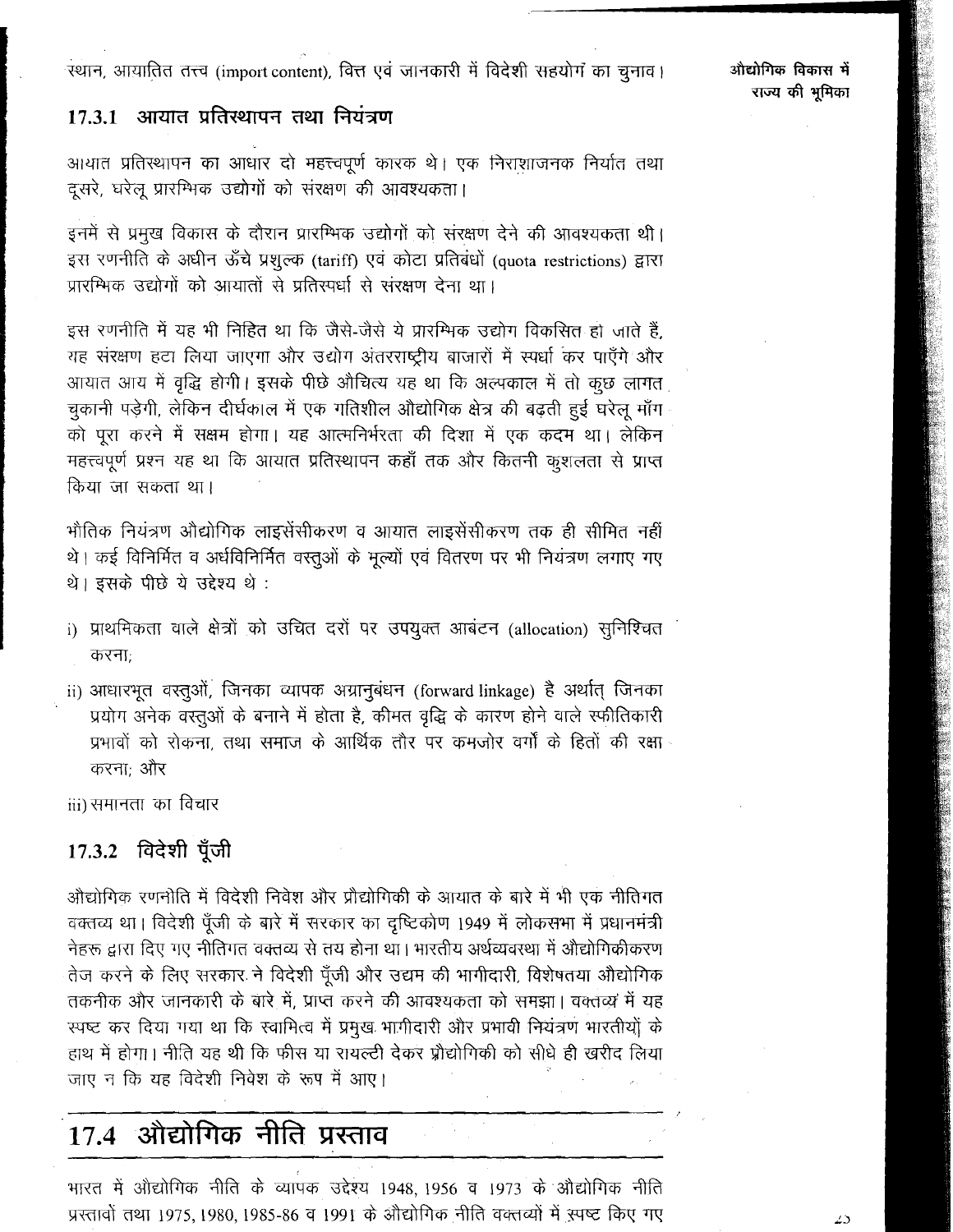हैं। औद्योगिक नीति के मुख्य उद्देश्य निम्नलिखित हैं:

### 17.4.1 औद्योगिक नीति का उद्देश्य

- i) योजना की प्राथमिकताओं एवं लक्ष्यों के अनुसार औद्योगिक निवेश और उत्पादन का विकास एवं विनियमन:
- ii) उद्योगों में स्वामित्व के केंद्रीयकरण को रोकना;
- iii) छोटे और कुटीर उद्योगों का संरक्षण और बढ़ावा;
- iv) विदेशी निवेश को सीमित करना और नियंत्रण करना:
- v) विकास के स्तरों में असमानता घटाने हेतू देश के विभिन्न क्षेत्रों का संतुलित आर्थिक विकास:
- vi) आयात प्रतिस्थापन पर आधारित औद्योगिक नीतियों के माध्यम से आत्मनिर्भरता प्राप्त करना: और

vii)विकास प्रक्रिया में सार्वजनिक क्षेत्र को केंद्रीय भूमिका देना।

उत्पादन लक्ष्य प्राप्त करने हेतू औद्योगिक निवेश का नियमन करना व एकाधिकारिक प्रवृत्तियों को रोका जाना था ताकि घरेलू कारीगरों एवं स्थानीय विशेषज्ञता को बढ़ावा मिले, और छोटे और कुटीर उद्योगों को संरक्षण मिले। विदेशी निवेश को नियंत्रित कर एक सीमा में रखा गया ताकि घरेलू उद्योग फले-फूलें। इसी तरह असंतुलित विकास कम करने के लिए, संतुलित विकास की नीति अपनाना एक और उद्देश्य था। आत्मनिर्भरता प्राप्त करने के लिए, आयात प्रतिस्थापन की नीति अपनायी गयी और सार्वजनिक क्षेत्र के माध्यम से विकास में राज्य को महत्त्वपूर्ण भूमिका दी गई।

#### 7.4.2 उद्योगों का वर्गीकरण

948 की औद्योगिक नीति में विकास की गति तेज करने हेतु एक मिश्रित अर्थव्यवस्था की 1ाँव रखने पर बल दिया गया जिसमें निजी एवं सार्वजनिक उद्यम एक साथ काम करेंगे। उद्योगों को चार वर्गों में बाँटा गया :

- i) सरकार का एकमात्र एकाधिकार : हथियार व गोला बारुद, रेलवे, परमाणु ऊर्जा, परिवहन ।
- ii) नए उद्योग जिनमें नया निवेश केवल राज्य करेगा : जैसे कोयला, इस्पात, लोहा, वायुयान विनिर्माण, पोत निर्माण, टेलीफोन, तार व बेतार उपकरण का विनिर्माण।
- iii)आधारभूत महत्त्व के उद्योग जिनके बारे में सरकार योजना बनाएगी और इनका नियमन करेगी : जैसे नमक, स्वचालित वाहन, मशीनी औजार, रसायन, अलोह धातू, सीमेंट, चीनी, कागज आदि।

iv) शेष सभी उद्योग निजी क्षेत्र के लिए छोड़ दिए गए।

मिश्रित अर्थव्यवस्था का उद्देश्य प्राप्त करने के लिए सर्वप्रथम उद्योग (विकास एवं नियमन) अधिनियम, 1951 पास किया गया। इसके अनुसार, (i) अनुसूचित उद्योगों में वर्तमान उपक्रमों का पंजीकरण कराना आवश्यक, तथा (ii) केन्द्रीय सरकार से लाइसेंस प्राप्त किए बिना न तो नए उपक्रम खुल सकते थे और न ही वर्तमान उपक्रमों का विस्तार हो सकता था ।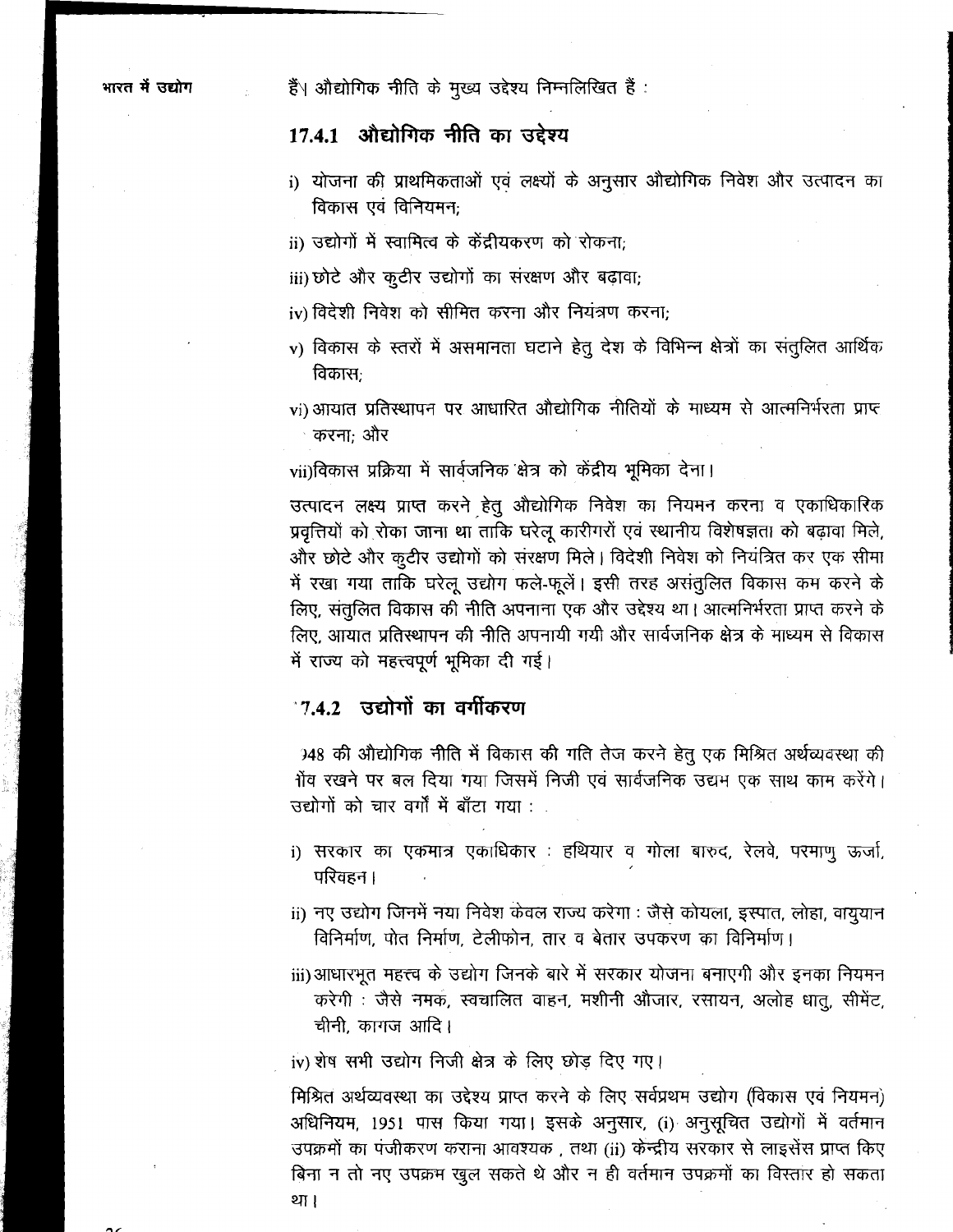1948 का औद्योगिक नीति प्रस्ताव अपनान क बाद भारत में काफी महत्त्वपूर्ण गतिविधियाँ हुई। आयोजन प्रारम्भ हुआ और प्रथम पंच वर्षीय योजना 1951 में प्रारम्भ हुई। संसद ने 1955 में समाजवादी ढाँचे को अपनाया। इसके कारण औद्योगिक नीति में कुछ परिवर्तन की आवश्यकता हुई। अंततः अप्रैल 1956 में दूसरा औद्योगिक नीति प्रस्ताव अपनाया गया।

### 17.4.3 औद्योगिक नीति प्रस्ताव, 1956

इस प्रस्ताव में उद्योगों को तीन वर्गों में बाँटा गया और प्रत्येक वर्ग में राज्य की भूमिका स्पष्ट की गई।

- i) वे उद्योग जिनके भविष्य में विकास की पूर्ण जिम्मेदारी राज्य पर होगी।
- ii) वे उद्योग जो अधिकतर राज्य के स्वामित्व में होंगे और जिनमें नए उपक्रम खोलने में सरकार पहल करेगी, लेकिन निजी क्षेत्र से भी पूरक भूमिका निभाने की आशा है।
- iii) बाकी सभी उद्योग जिनके, विकास और उनके खोलने में पहल करने की जिम्मेदारी निजी क्षेत्र की रहेगी।

ये वर्ग कठोर नहीं थे। उदाहरण के तौर पर प्रथम वर्ग में निजी क्षेत्र को पूरी तरह बाहर नहीं रखा गया था। सरकार राष्ट्रीय हित में नई इकाइयाँ खोलने में निज़ी क्षेत्र का सहयोग लेने में स्वतंत्र थी। लेकिन साथ-साथ यह भी व्यवस्था थी कि पूँजी में प्रमुख भागीदारी सरकार की ही रहेगी ताकि इनकी नीतियों और कार्यों पर सरकार का नियंत्रण ही रहे। दूसरा वर्ग एक मिश्रित वर्ग था जिसको आगे बढ़ाने की जिम्मेदारी सरकार की थी, लेकिन निजी क्षेत्र अपने तौर पर या फिर राज्य के सहयोग से इसमें योगदान देने के लिए स्वतंत्र था। शेष सभी उद्योगों, जिनके विकास के लिए सामान्यतः पहल निजी क्षेत्र को करना था, लेकिन सरकार इनमें भी कोई उद्योग खोलने के लिए स्वतंत्र थी।

### 17.4.4 लाइसेंसीकरण प्रणाली

सार्वजनिक और निजी क्षेत्रों के बीच विभाजन लाइसेंसीकरण प्रणाली के माध्यम से करना था। किसी भी उद्यम को किसी नई वस्तू का उत्पादन शुरू करने से पहले, या क्षमता में वृद्धि से पहले, सरकार से लाइसेंस प्राप्त करना आवश्यक था। इसके लिए दिए गए आवेदन की जाँच तकनी ही-आर्थिक दृष्टिकोण से तकनीकी विकास महानिदेशालय करता था। यह जाँच करता था कि उद्योग में वर्तमान क्षमता काफी है या नहीं, मशीनों, कच्चेमाल व तकनीकी जानकारी के आयात की आवश्यकता होगी या नहीं, और क्या यह आयोजन की प्राथमिकताओं के अनुसार है या नहीं। अच्छी तरह जाँच करने के बाद 1951 के उद्योग अधिनियम की रूपरेखा के अनुसार कार्य करने वाली एक लाइसेंसीकरण कमेटी (अंतः अनुसचिवीय), जिसको 1952 में स्थापित किया गया था, इसको पास करती थी।

इसके अलावा भावी निवेशक को और बहुत से नियंत्रणों से गुजरना पड़ता था। पूँजीगत वस्तु लाइसेंसीकरण कमेटी से लाइसेंस प्राप्त करना पड़ता था। यह कमेटी आयात लाइसेंस देती थी। और यदि कोई विदेशी सहयोग लेना होता था तो विदेशी समझौता कमेटी से सहमति आवश्यक थी।

इस औद्योगिक नीति प्रस्ताव में छोटे पैमाने के उद्योगों की समस्या के बारे में भी कहा गया था। इन उद्योगों के कुछ लाभ होते हैं। ये तुरंत रोजगार दिलाते हैं। राष्ट्रीय आय का अधिक समान वितरण करने में सहायक होते हैं। ऐसी पूँजी और कौशल प्राप्त करवाने में सहायक

औद्योगिक विकास में राज्य की भूमिका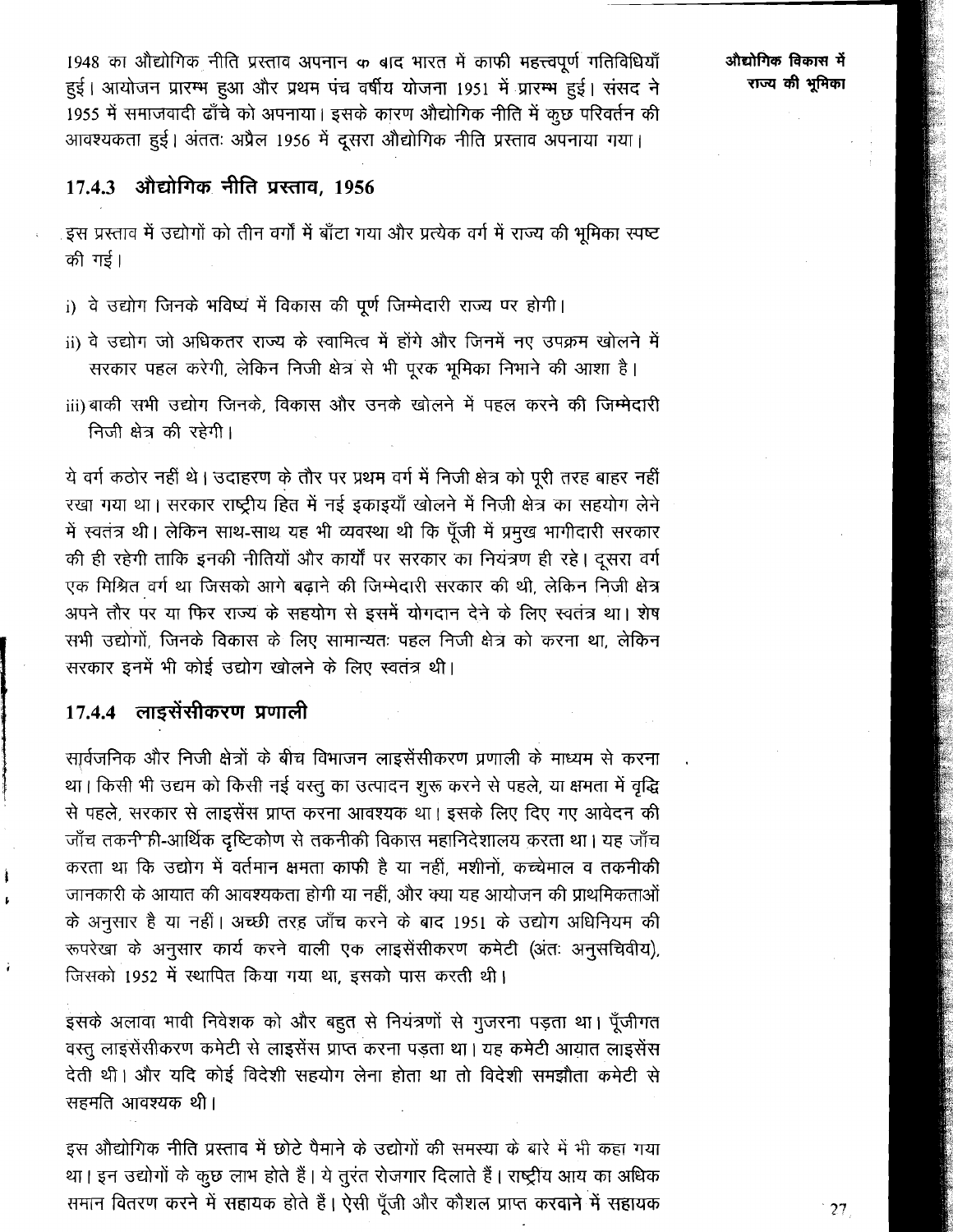होते हैं, जो कि लघु उद्योग न होने पर प्रभावहीन हो जाता। इसमें सरकार की भूमिका यह थी कि इन उद्योगों के आधुनिकीकरेंण में सहायता करे और इनके प्रबंध ढाँचे में सुधार लाए।

## 17.5 औद्योगिक नीति प्रस्ताव -1956 : एक मूल्यांकन

इस प्रस्ताव के संदर्भ में प्रथम तीन योजना अवधियों में औद्योगीकरण प्रक्रिया, कीमत व वितरण नियंत्रण व व्यापार नीति की समीक्षा पहली बार भगवती व देसाई (1970) ने की। इस बारे में उन्होंने सूचना भारत सरकार की विभिन्न समितियों की रिपोर्टों से प्राप्त की। वे अधिकतर हजारी समिति (1967) की औद्योगिक आयोजन एवं लाइसेंसीकरण नीति पर रिपोर्टों, एकाधिकार जाँच कमीशन (1964), अनुमान समिति (1967-68) की औद्योगिक लाइसेंसीकरण पर नवीं रिपोर्ट, तकनीकी विकास महानिदेशालय पर माथुर अध्ययन दल (1965), तथा स्वामीनाथन समिति की दो रिपोर्ट (1964 व 1966), पर निर्भर रहे। उन्होंने औद्योगिक आयोजन की दृष्टिकोण से (i) लाइसेंसीकरण प्रणालियों की आर्थिक कुशलता, (ii) पंचवर्षीय योजनाओं में निजी व सार्वजनिक क्षेत्रों द्वारा लक्ष्य निर्धारित करने की विधियाँ, तथा (iii) कीमत व वितरण नियंत्रणों की जाँच की।

#### 17.5.1 मूल्यांकन का मानदंड

औद्योगिक आयोजन हेतु लाइसेंसीकरण प्रणालियों की आर्थिक कुशलता की जाँच इन आधार पर की :

- i) मशीनों के वास्तविक चुनाव में अपनाया गया मानदंड।
- ii) इन प्रश्नों पर किसी फैसले पर पहुँचने के लिए तकनीकी विकास महानिदेशालय द्वारा इकड़ी की गई सूचना।
- iii) लक्ष्य पूरा करने हेतु प्रार्थना-पत्रों के चुनाव में लाइसेंसीकरण समिति द्वारा अपनाई गई कार्यविधि ।
- iv) प्रार्थना-पत्र मंजूर करने में लिया गया समय।
- ं v) औद्योगिक स्वामित्व के केंद्रीयकरण को रोकने और प्रतियोगी प्रणाली को बढ़ावा देने में लाइसेंसीकरण और विनियमन प्रणाली की भूमिका।

विश्लेषण से पता चलता है कि रिथति काफी असंतोषजनक थी। तीनों योजनाओं की पूरी अवधि में लक्ष्य निर्धारण का आधार कमजोर था, लेकिन विस्तृत और व्यापक था। लाइसेंसीकरण बहुत गंभीरता से लिया गया, विशेषतया क्षमता पर नियंत्रण रखने के लिए। लक्ष्यों की प्राप्ति सुनिश्चित करने के लिए लाइसेंसीकरण कार्यविधियों में काफी कमियाँ पाई गई। अनुवर्ती कार्यवाही कमजोर थी। प्रार्थियों के लिए कुशलता के चुनाव का मापदंड की परिभाषा स्पष्ट नहीं थी। लायसेंसीकरण कार्यविधियाँ कुछ इस प्रकार बनी थी कि इनमें इन चुनावों का ध्यान नहीं रखा जाता था। संतुलित क्षेत्रीय विकास तथा स्वामित्व के केंद्रीयकरण को रोकने जैसे उद्देश्यों पर बल तो दिया जाता था, लेकिन न्यूनतम आर्थिक लागत पर इन्हें प्राप्त करने की कोई कार्यविधियाँ नहीं बनायी गयी थी। कई बार तो कार्यविधि इस उद्देश्य को प्राप्त करने में बाधक थी। बड़े औद्योगिक घराने अपना प्रभाव प्रयोग में लाकर लायसेंस प्राप्त कर लेते थे। बड़े व्यावसायिक सुमूहों का अधिक विकास, पहले से ही प्राप्त अधिकृत क्षमता के कारण, छोटे व मध्यम दर्जे के उद्यमों के विकास में रुकावट था।

#### 17.5.2 नियंत्रणों का मानदंड

प्रमुख कानूनी प्रावधान जिनके अधीन सरकार कार्य करती थी, ये थे : (i) आवश्यक वस्तु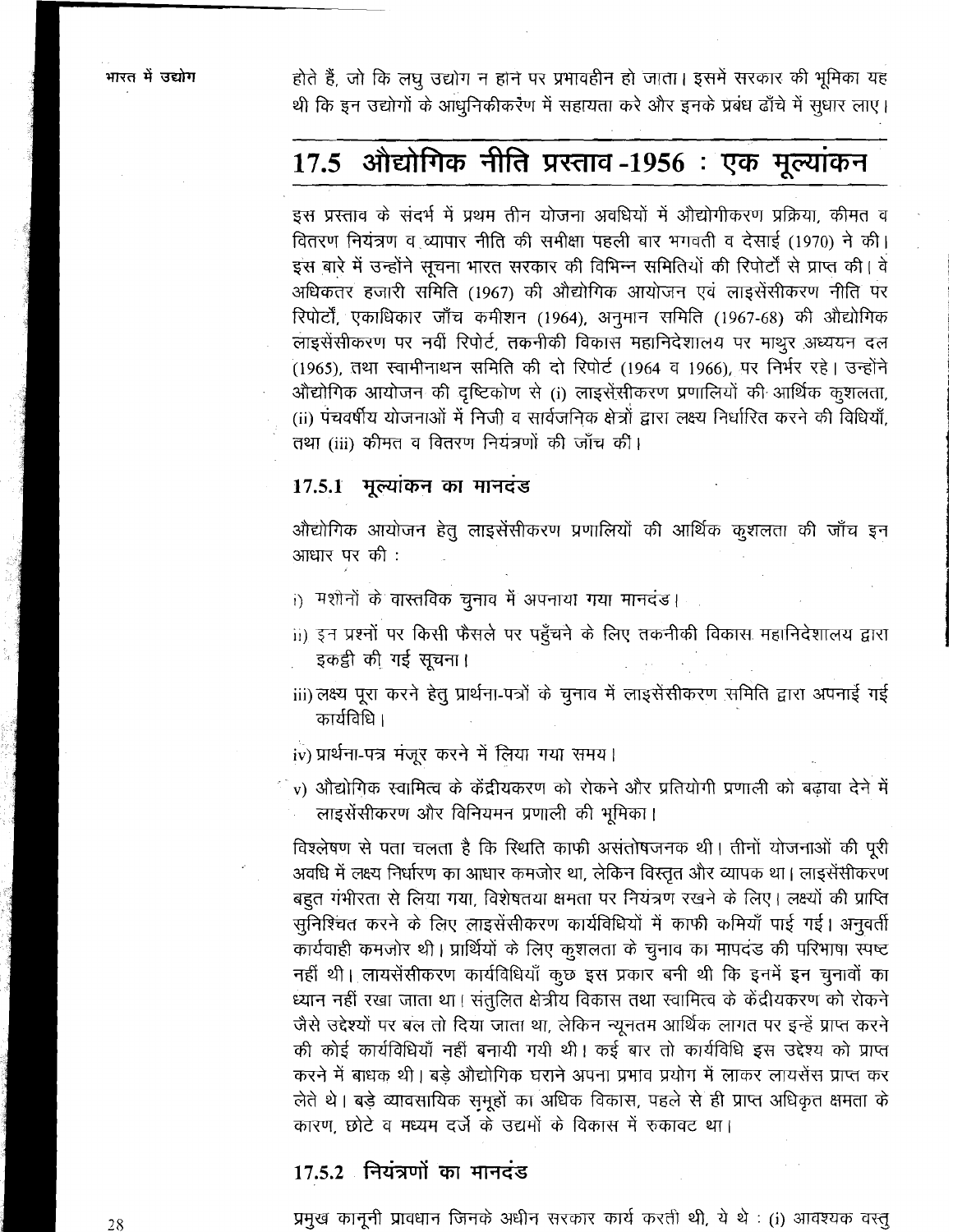अधिनियम, (ii) उद्योग (विकास व नियमन) अधिनियम। इसके अलावा अनौपचारिक मूल्य नियंत्रण भी होते थे। 1970 तक की सारी अवधि में कई वस्तुओं के मूल्य और वितरण पर नियंत्रण थे। ये मुख्यतः इन वस्तुओं पर थे : लोहा, इस्पात, अलोह धात्, कोयला, खाद, कार्बन, सूती कपड़ा, कागज, चीनी, मोटर कार, स्कूटर, व्यावसायिक वाहन, शराब, शीरा, सीमेंट, दवाईयाँ, मिट्टी का तेल व अन्य पेट्रोल पदार्थ, साईकलें, टायर, ट्यूब, प्राकृतिक रबर, वनस्पति, साबन व माघिस। इन सभी मदों पर सभी समय एक साथ नियंत्रण नहीं थे, न ही सभी पर कीमत और वितरण दोनों प्रकार के नियंत्रण एक साथ थे: काफी मदों पर केवल मूल्य नियंत्रण थे।

विस्तृत समीक्षा से पता चला कि ये नियंत्रण अविवेचित थे। भगवती व देसाई का तर्क था कि बिना प्रत्यक्ष कुशलता की जाँच किए और बिना कोई इनके विकल्प ढूँढे, ये नियंत्रण प्रत्यक्ष दखल के रूप में सामान्य आर्थिक दर्शन के परिणाम थे।

प्रशासनिक प्रक्रिया के माध्यम से कार्य करने वाली इन नीतियों के क्षुब्ध करने वाले आर्थिक परिणाम निकले। बड़े औद्योगिक घराने अपने प्रभावों का इस्तेमाल कर नई इकाई लगाने और वर्तमान क्षमता बढाने के लायसेंस प्राप्त कर लेते थे।

इससे व्यक्तिगत उद्योगों में प्रवेश करने में रुकावटें आईं। इसके कारण घरेलू प्रतियोगिता की संभावना कम हुई और साथ-साथ उद्योगों के प्रादेशिक फैलाव की संभावनाएँ भी कम हुई। भौतिक नियंत्रणों से लायसेंस देने में लचीलापन घटा। ऐसी परियोजनाएँ इस तरह से पास की गई कि परियोजना लागत और उत्पादन लागत बढी। विदेशी प्रतियोगिता न होने से और भारतीय उद्योग को निरंतर संरक्षण देने से निर्यात पर बूरा असर पड़ा और अकुशलता को बढ़ावा मिला।

इसके अतिरिक्त, छोटे पैमाने की इकाइयों के बारे में यह सोचना कि इनमें कम पूँजी लगती है और ये प्रति पूँजी इकाई अधिक रोजगार देते हैं, भी सही साबित नहीं हुआ। 1960 के दशक में किए गए अध्ययनों से पता चला कि पैमाने और पूँजी या श्रम गहनता में कोई निर्णायक सहचर्य नहीं है। और, अलाभकर व अव्यवहार्य इकाइयों को बंद करने की आज्ञा न देकर इन ठीक न होने वाली बीमार इकाइयों को संभालने की जिम्मेदारी भी सरकार पर आ पड़ी। उद्यमी (entrepreneurs) बिना किसी वित्तीय जोखिम के इनसे बच गये। अंत में, औद्योगिक नीतियों और कार्यविधियों में निहित लायसेंस संबंधी अनिश्चितताओं से उद्यमी दीर्घकालीन योजना बनाने में निरुत्साहित हुए।

## 17.6 उदारीकरण की ओर

1970 के दशक की औद्योगिक नीति घरेलू और विदेशी दोनों प्रकार के उद्यमों में कठोर लायसेंसीकरण प्रणाली से परे हटने लगी। भगवती व देसाई के अनुसार यह परिवर्तन 1 जून 1966 के आसपास होना प्रारम्भ हुआ जब भारतीय रुपये का अवमूल्यन हुआ। औद्योगिक नीति में दिशा परिवर्तन 1970 में पहली बार सामने आया जब औद्योगिक लायसेंसीकरण पर दत्त समिति रिपोर्ट (1969) की सिफारिशों के आधार पर एकाधिकार तथा अवरोधक व्यापारिक व्यवहार अधिनियम, (MRTP Act) जो कि 1969 में पास किया गया और 1 जून 1970 से लागू किया गया। इसमें बड़े औद्योगिक घरानों के विस्तार पर रोक लगाने की बात थी। यह रोक 20 करोड़ रु. से अधिक के सर्कल परिसम्पत्तियों वाले जुड़े हुए (interlinked) उपक्रमों पर, या एक करोड़ रु. से ऊपर वाले प्रमुख (dominant) उपक्रमों पर लागू होनी थी।

#### औद्योगिक लायसेंसीकरण नीति, 1970 17.6.1

इस नीति में उस समय की औद्योगिक प्राथमिकताओं और लक्ष्यों को ध्यान में रख 1956 के

.<br>औद्योगिक विकास में राज्य की भूमिक:

29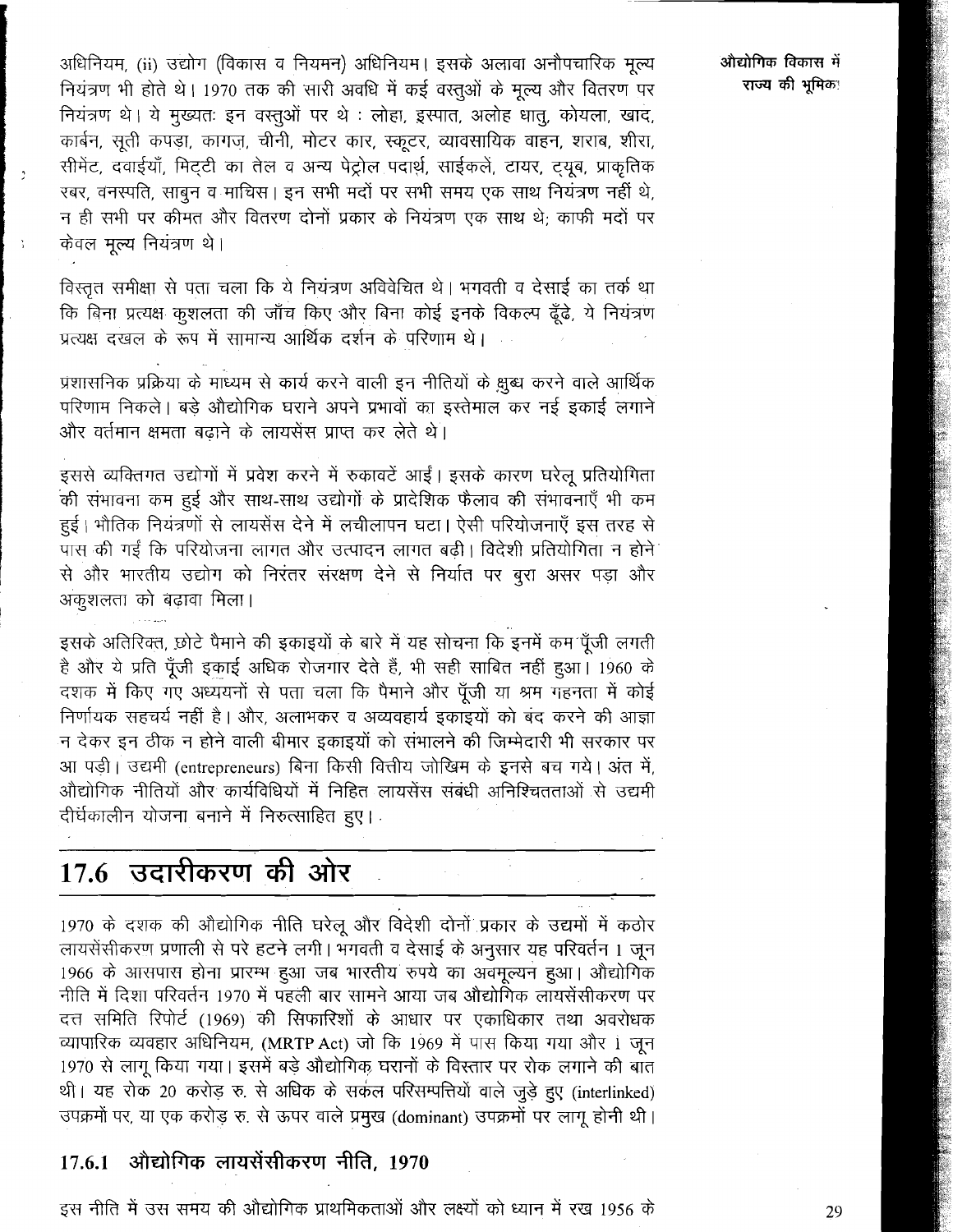$\frac{1}{2}$ 

<sup>1</sup> भारत में उद्योग कि अभियोगिक प्रस्ताव के अनुसूचित उद्योगों को तीन वर्गों में दुबारा बाँटा गया। ऐसा ही कुछ 1973 के ओद्योगिक नीति ब्क्तव्य में किया गया। इस वक्तव्य में उद्योगों को 6 वर्गों में बाँटा गया: महत्त्वपूर्ण (Core) क्षे**ं सार्वजनिक क्षेत्र, दोहरे कार्यक्षेत्र** (dual coverage), छोटा तथा h, f%-\$ h **4< 347~~ (joint)** & **<sup>I</sup>**

#### **महत्त्वपूर्ण क्षेत्र (Core Sector)**

ये राष्ट्रीय आर्थिक विकास के आधार हैं। इनका सीधा संबंध महत्त्वपूर्ण उद्योगों से होता है।<br>इनमें निर्यात की काफी संभावना होती है।

### सार्वजनिक क्षेत्र (Public Sector)

इसमें 1956 की औद्योगिक नीति प्रस्ताव की तालिका में दिए गए उद्योग हैं जो सार्वजनिक क्षेत्र के लिए सुरक्षित है।

### **दोहरे कार्यक्षेत्र (Dual coverage)**

महत्त्वपूर्ण क्षेत्र के इस शेष भाग में वे सभी बड़े औद्योगिक घराने (प्रत्येक की परिसम्पत्तियाँ 20 करोड़ रु. से अधिक) आते हैं जो लायसेंस क्षमता के लिए आवेदन दे सकते हैं।

#### लघु एवं मध्यम क्षेत्र

इस क्षेत्र में आरक्षण की व्यवस्था की गई थी। इसके पीछे उद्देश्य था बड़े औद्योगिक घरानों की इसमें घुसपैठ रोकना। इस क्षेत्र में सहकारिता को, विशेषतया आम उपभोग वस्तूओं में, भी प्रोत्साहन देना था।

#### विदेशी कंपनियाँ

विदेशी उपक्रम, उनकी सहायक कंपनियाँ तथा विदेशी कम्पनियों की भारतीय शाखाएँ अब लायसेंस क्षमता के लिए आवेदन कर सकती थीं।

#### **FkJRi** &f **(Joint Sector)**

एक मध्यवर्ती क्षेत्र, यानि संयुक्त क्षेत्र, के विकास के लिए केंद्रीय तथा राज्य सरकारें स्वयं निजी क्षेत्र से सहयोग की बात करेंगी।

सभी क्षेत्रों से साधन आकर्षित करने की इस प्रक्रिया को 1975 की लायसेंसीकरण नीति में और बल मिला। इस नीति में महत्त्वपूर्ण छूटें दी गईं थीं। ये छूटें लायसेंसीकरण समाप्त करने और निर्यात करने वाले 21 उद्योगों को असीमित विस्तार के रूप में थी। यह छूट एकाधिकार घरानों सहित बड़े औद्योगिक घरानों व बहु-राष्ट्रीय कम्पनियों दोनों के लिए थी।

### 17.6.2 औद्योगिक नीति, 1977

1977 में केंद्र में सरकार बदलने से एक नई औद्योगिक नीति बनी जिसमें पिछली औद्योगिक नीतियों की समीक्षा की गई। ऐसा महसूस किया गया कि पिछली नीतियों के साथ-साथ, **(i)** &hT8 &, **(ii)** ?dPT-& *3kR* m, **(iii)** 3?t&%b TTCTl **(sickness)** lp राष्ट्रव्यापी बीमारी हो गई, (iv) वास्तविक औद्योगिक विकास और समग्र औद्योगिक निवेश रुके हुए से थे। कुल और छिपी बेरोजगारी के बीच अंतर समाप्त करने के लिए और अर्थव्यवस्था के विकास में असंतुलन ठीक करने के लिए, 1977 की औद्योगिक नीति में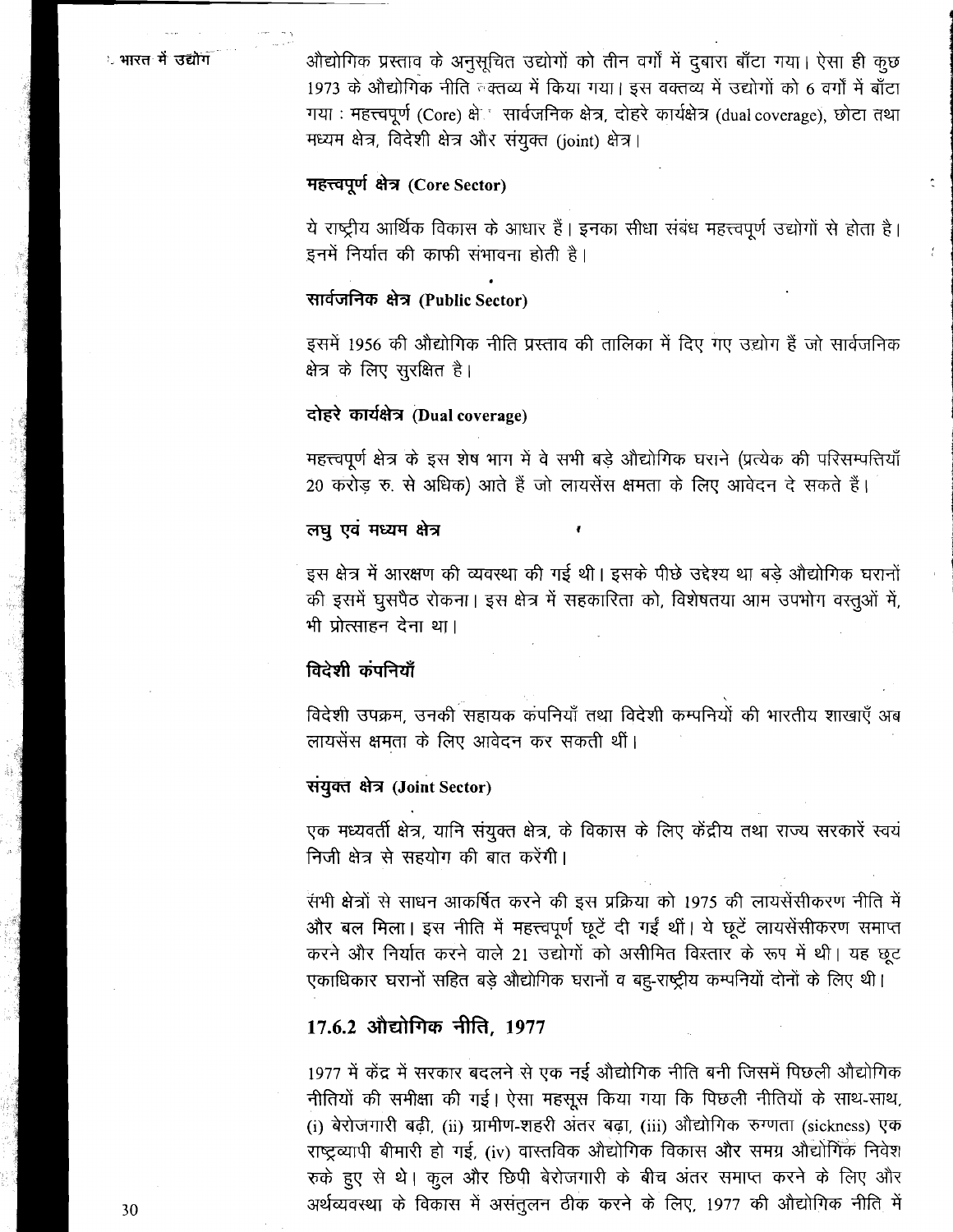कुटीर तथा लघु उद्योगों को महऱद्भूर्ग स्थान मिला। इनके विकास के लिए ये उपाय किए गए $\,$ ं

- क) उत्पादन में आरक्षण,
- ख) बड़े पैमाने की क्षमता विस्तार नहीं,
	- ग) बड़े पैमाने के उद्योगों पर प्रतिबंध

घ) सेवाएँ और सहायता प्रदान करने के लिए जिला स्तर जिला उद्योग केंद्र की स्थापना।

लघु क्षेत्र में आरक्षित मदों की संख्या 180 से बढ़ाकर 807 कर दी गई। बड़े उद्योगों को प्रदूषण नियंत्रण की न्यूनतम आवश्यकताएँ पूरी करने के लिए कहा गया। छोटे पैमाने और लघु उद्योगों के विस्तृत फैलाव और कृषि क्षेत्र को मजबूती प्रदान करने के उद्देश्य रखे गये। बड़े और एकाधिकार व्यावसायिक घरानों को लघु क्षेत्र के लिए आरक्षित क्षेत्रों में जाने की आज्ञा नहीं धी। सार्वजनिक क्षेत्र की पूरे औद्योगिक क्षेत्र के विकास की भूमिका को बरकरार रखा गया। विदेशी पूँजी और ऊर्जा पर निर्भरता घटानी थी। लेकिन कुछ देशों की बहु-राष्ट्रीय कंपनियों को हटकर अनुमति भी दी गई।

नीति में तकनीकी आत्मनिर्भरता पर बल दिया गया। अतः जटिल और ऊँची प्राथमिकता वाले उन क्षेत्रों में जहाँ घरेलू प्रौद्योगिकी उन्नत नहीं थी, बाहर से प्रौद्योगिकी का आना जारी रखा गया।

नीति में रुग्ण इकाइयों के प्रति गुण-दोष के आधार पर दृष्टिकोण रखा गया। कहा गया कि हालाँकि वर्तमान रोजगार स्तर को बनाये रखने की जिम्मेदारी सरकार की है, लेकिन ऐसा .<br>करने की लागत को भी ध्यान में रखा जाएगा। सरकार द्वारा ली गई बहुत सी बीमार इकाइयों में बहुत सा पैसा लगा दिया गया लेकिन फिर भी वे नुकसान दिखा रही थी। यह नुकसान फिर सरकारी खजाने को भरना पड़ता। ऐसा निरंतर नहीं चलेगा।

लेकिन केंद्र में सरकार केवल कुछ वर्ष ही रहने के कारण इस क्षेत्र में कोई विशेष प्रगति नहीं हुई। जबकि शुरू हुई घरेलू उदारीकरण की नीति 1980 में सरकार बदलने के साथ-साथ भी निरंतर चलती रही।

#### - 1980 की औद्योगिक नीति 17.6.3

यह नीति 1956 के ही औद्योगिक नीति प्रस्ताव पर आधारित थी। इस नीति में कहा गया कि छोटे और बड़े उद्योगों के बीच परस्पर विरोध का बनावटी भेद समाप्त करने के लिए कुछ चुने हुए औद्योगिक तौर पर पिछड़े जिलों में कुछ केंद्रक संयंत्र (nucleus plants) स्थापित कर आर्थिक संघवाद (Economic Federalism) की अवधारणा को बढ़ावा दिया जाएगा। यह भी तय किया गया कि ये केंद्रक संयंत्र इनके कार्यक्षेत्र में पड़ने वाले सहायक उद्योगों के उत्पादों के संयोजन का काम करेंगे। ये छोटी इकाइयों की प्रौद्योगिकी में भी सुधार लाएँगे। सरकार बड़े केंद्रक-संयंत्रों तथा इसके अधीन सहायक उद्योगों के बीच संबंध बढ़ाने की कोई प्रणाली बनाएगी।

लघु उद्योगों को बढ़ावा देने के लिए लघु एवं अत्यंत लघु (tiny) इकाइयों की निवेश सीमा बढ़ा दी गई। राज्यों में लघु उद्योग विकास निगमों तथा केंद्र में राष्ट्रीय लघु उद्योग निगम के माध्यम से छोटे उद्योगों के लिए कच्चे माल का सुरक्षित भंडार रखने की एक योजना चालू की गई।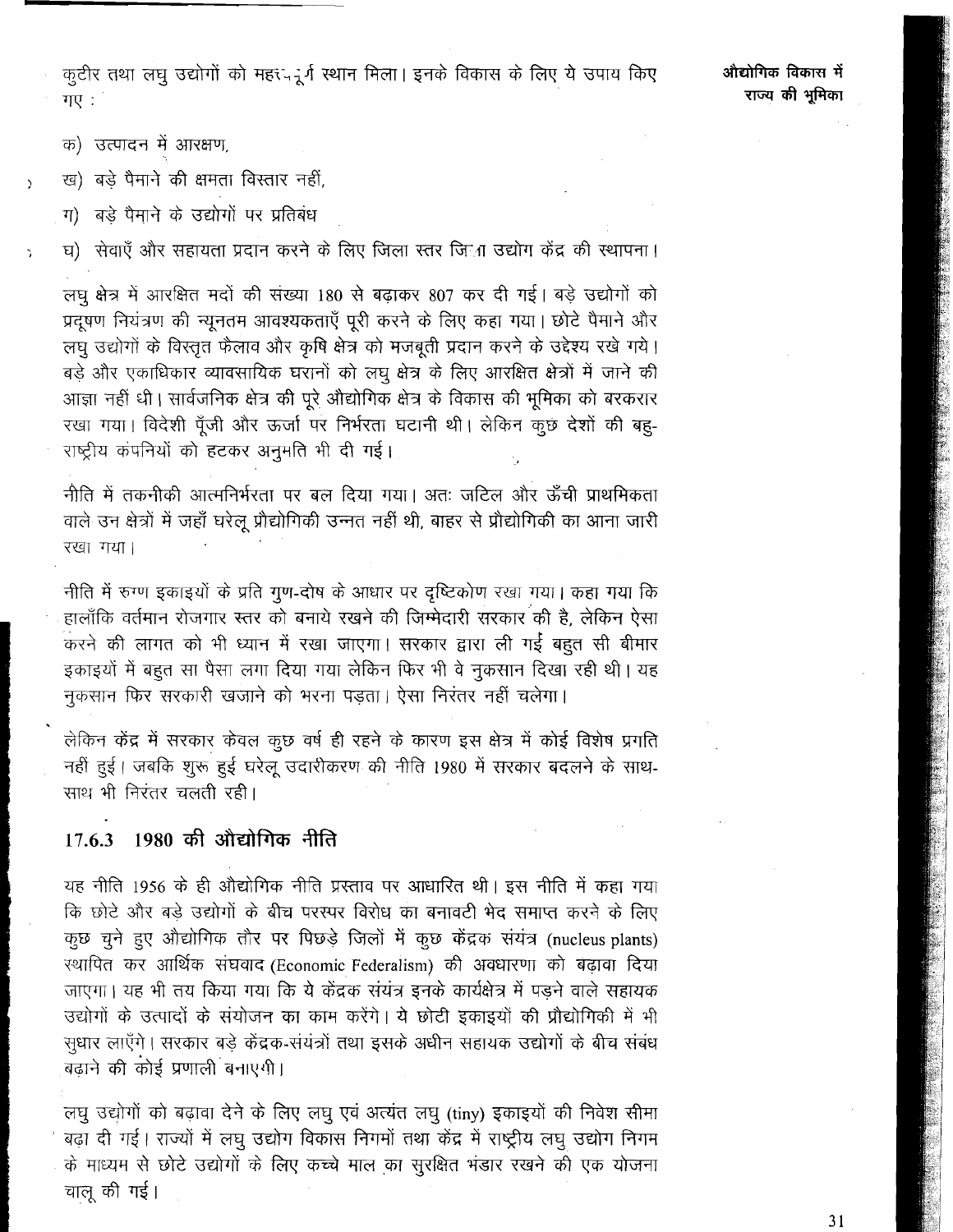वर्तमान औद्योगिक क्षमताओं का पूर्ण उपयोग सुनिश्चित करने के लिए, विशेषतया महत्त्वपूर्ण उद्योगों और निर्यात संभावना वाले उद्योगों को तुरंत क्षमता विस्तार की सुविधा दी गई। शत-प्रतिशत निर्यात करने वाली इकाइयों की स्थापना और वर्तमान इकाइयों में विस्तार के लिए आवेदनों पर सहानभूति से विचार किया गया।

#### 17.6.4 उदारीकरण उपाय. 1985

भौतिक नियंत्रणों से वित्तीय नियंत्रणों की ओर जाने के सिद्धांतों की जाँच करने वाली एक समिति की 1985 में प्रकाशित रिपोर्ट ने सुधारों की गति को तेज करने में महत्त्वपूर्ण भूमिका अदा की। नीतिगत उपाय किए गए जिनमें प्रमुख ये थे:

- कई उद्योगों का लायसेंसीकरण समाप्त करना;  $i)$
- उत्पादों की संख्या में लचीलापन लाने के लिए कुछ उद्योगों का एक समूह बनाना ii) (broad-banding);
- उद्योगों की सूची बढ़ाकर बड़े घरानों की भूमिका बढ़ाना; iii)
- एकाधिकार तथा अवरोधक व्यापारिक व्यवहार अधिनियम (MRTP) के अंतर्गत आने  $iv)$ वाले घरानों की परिसम्पत्तियों की सीमा 100 करोड़ रुपये करना ताकि बड़ी संख्या में कंपनियाँ इसके दायरे से बाहर रहकर अपना काम कर सकें।
- लघु क्षेत्र की निवेश सीमाएँ बढाना और उन्हें वित्तीय प्रोत्साहन देना।  $\mathbf{v}$
- आधुनिकीकरण/नवीकरण/प्रतिस्थापन के उद्देश्य से लायसेंस क्षमता की 49 प्रतिशत  $vi)$ तक लायसेंसीकरण से मुक्ति;
- vii) विशिष्ट उद्योगों के लिए राष्टीय नीतियों की घोषणा करना, जैसे कपड़ा, चीनी, इलैक्ट्रोनिक्स, तथा कम्प्यूटर;
- viii) आधुनिकीकरण और गुणवत्ता में सुधार लाने के लिए विदेशी प्रौद्योगिकी के आयात को आसान बनानाः
- ंकुछ उद्योगों में वर्तमान उपक्रमों को परिचालन के न्यूनतम आर्थिक स्तर प्राप्त करने  $ix)$ के लिए प्रोत्साहन देना।

जून 3, 1988 को औद्योगिक लायसेंसीकरण में और उदारीकरण की घोषणा की गयी। इसमें वे कंपनियाँ जो MRTP व विदेशी मुद्रा विनियमन अधिनियम के अधीन नहीं आती, उनके लायसेंस प्राप्त करने की आवश्यकता नहीं। सरकार ने पिछड़े क्षेत्रों के विकास के लिए देश भर में 100 विकास केंद्र खोले। पिछड़े क्षेत्रों में उद्योगों को आयकर में छूट जैसे प्रोत्साहन दिए गए।

#### बोध प्रश्न 2

1) खाली स्थान भरिए:

- i) 1948 के औद्योगिक नीति प्रस्ताव में मुख्य बल ..............................अर्थव्यवस्था की आधारशिला रखने पर दिया गया। (समाजवादी, मिश्रित)
- बनाया।

(लघु क्षेत्र, बड़े घराने)

किया।  $(1948, 1956)$ 

.32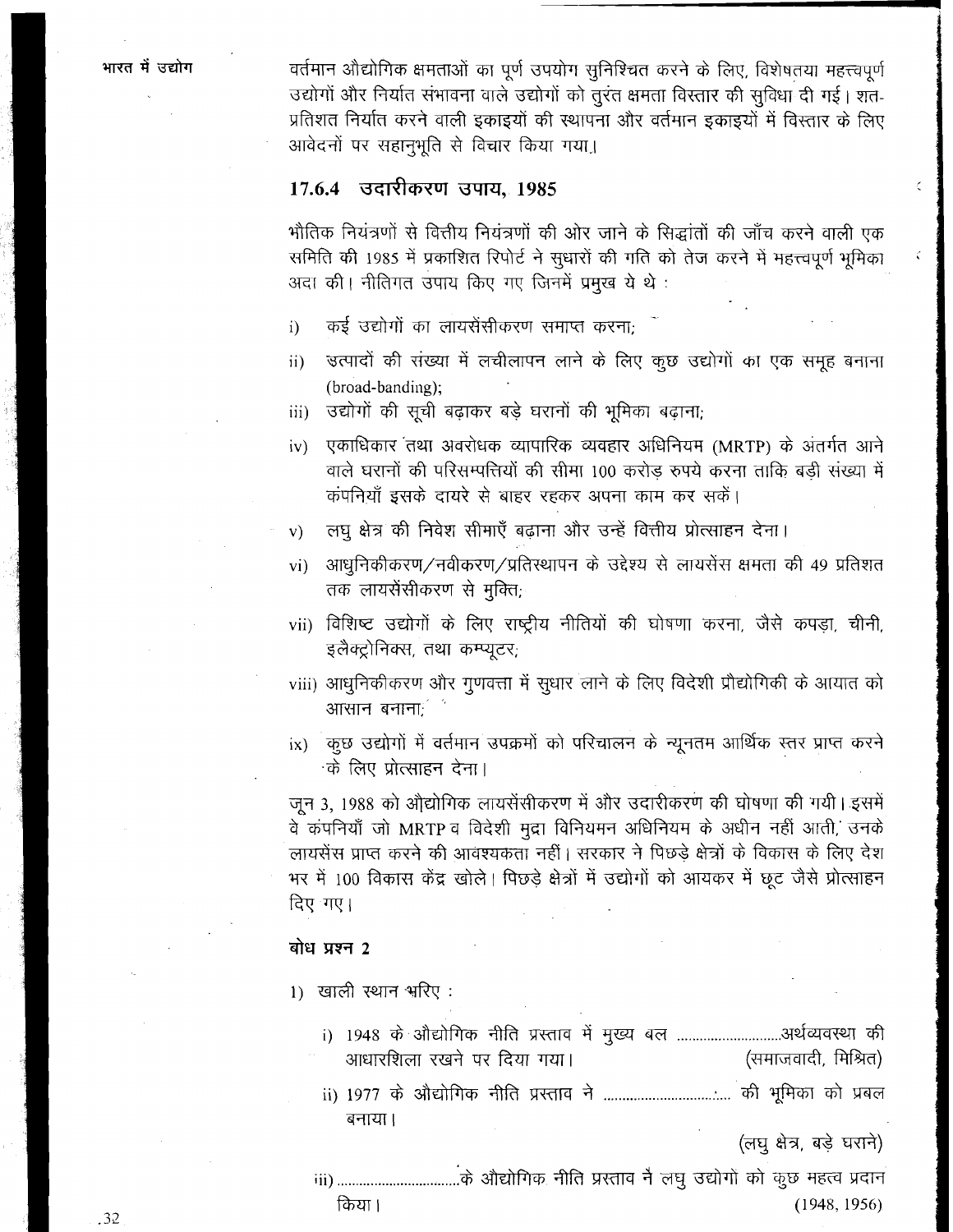2) विनिर्माण में सरकार द्वारा अपनाए गए विभिन्न नियंत्रणों के नाम बताइए।

ð,

3) 1985 में उदारीकरण के प्रति क्या नीतिगत उपाय लिए गये थे ? कोई से तीन बताइए।

# 17.7 नई औद्योगिक नीति, 1991

यह नीति मुख्यतः उद्योगों के विनियमन में ढील देने के लिए बनाई गई थी। इसके मुख्य उद्देश्य थे : (i) अब तक की प्राप्तियों को आगे बढ़ाना, (ii) कमियों को दूर करना, (iii) उत्पादिता और रोजगार में दीर्घकालीन वृद्धि लाना, और (iv) अंतरराष्ट्रीय प्रतियोगिता स्तर प्राप्त करना। इन सब के लिए प्रेरणा वातावरण बनाए रखने और उपलब्ध साधनों का कुशल प्रयोग सुनिश्चित करने की आवश्यकता से मिली थी।

उपरोक्त उद्देश्यों को पूरा करने के लिए सरकार ने निम्नलिखित क्षेत्रों के बारे में नई नीतियाँ बनाई : (i) औद्योगिक लायसेंसीकरण, (ii) विदेशी निवेश, (iii) विदेशी प्रौद्योगिकी समझौते,  $(iv)$  सार्वजनिक क्षेत्र नीति,  $(v)$  MRTP अधिनियम।

#### औद्योगिक लायसेंसीकरण  $17.7.1$

कुछ निर्दिष्ट उद्योगों को छोड़ शेष सभी उद्योगों में लायसेंसीकरण समाप्त कर दिया गया चाहे निवेश की मात्रा कितनी भी हो। ये निर्दिष्ट उद्योग सुरक्षा, वातावरण, खतरनाक प्रकृति के उत्पाद, विशिष्ट वर्ग के उपभोग की वस्तूओं से संबंधित है। लायसेंसीकरण समाप्त करना छोटे और मध्यम उद्यमियों के लिए बड़ा सहायक रहा। 14 अगस्त 1993 को अनिवार्य लाइसेंसीकरण की 18 मदों में से 3 पर लाइसेंसीकरण समाप्त कर दिया गया। ये थे : मोटर कार, सफेद वस्तुएँ (जैसे फ्रिज, वाशिंग मशीन, एयर कंडीशनर) तथा कच्ची खाले व चमड़ा और तैयार चमड़ा। 1997-98 में यह संख्या 14 से घटाकर 9 कर दी गई। चीनी में लाइसेंसीकरण उदार करने से यह संख्या 8 तक पहुँच गई। ये उत्पाद हैं : कोयला, खनिज तेल, मदिरा, तम्बाक, रक्षा, विस्फोटक, हानिकारक रसायनिक पदार्थ तथा दवाइयाँ।

10 लाख आबादी वाले शहरों को छोड़कर किसी भी अन्य स्थान पर अनिवार्य लाइसेंसीकरण उद्योगों को छोड़ किसी भी अन्य स्थान पर उद्योग खोलने के लिए केंद्रीय सरकार की अनुमति की आवश्यकता नहीं होगी। 10 लाख से अधिक आबादी वाले शहरों के संदर्भ में, वातावरण दूषित न करने वाले उद्योगों (जैसे इलैक्ट्रोनिक्स, कंप्यूटर साफ्टवेयर, छपाई) को छोड़ बाकी सभी उद्योग, शहर की परिधि से 25 किलोमीटर बाहर स्थापित किए जाएँगे।

चरणबद्ध विनिर्माण कार्यक्रमों की प्रणाली नयी परियोजनाओं में लागू नहीं होगी। वर्तमान परियोजनाओं में यह लागू रहेगी। वर्तमान इकाइयों को विस्तृत समूह सुविधा भी मिलेगी ताकि वे कोई भी वरत् का बिना किसी निवेश के उत्पादन कर सकें। सभी वर्तमान इकाइयों के विस्तार को लाइसेंसीकरण से छूट मिलेगी।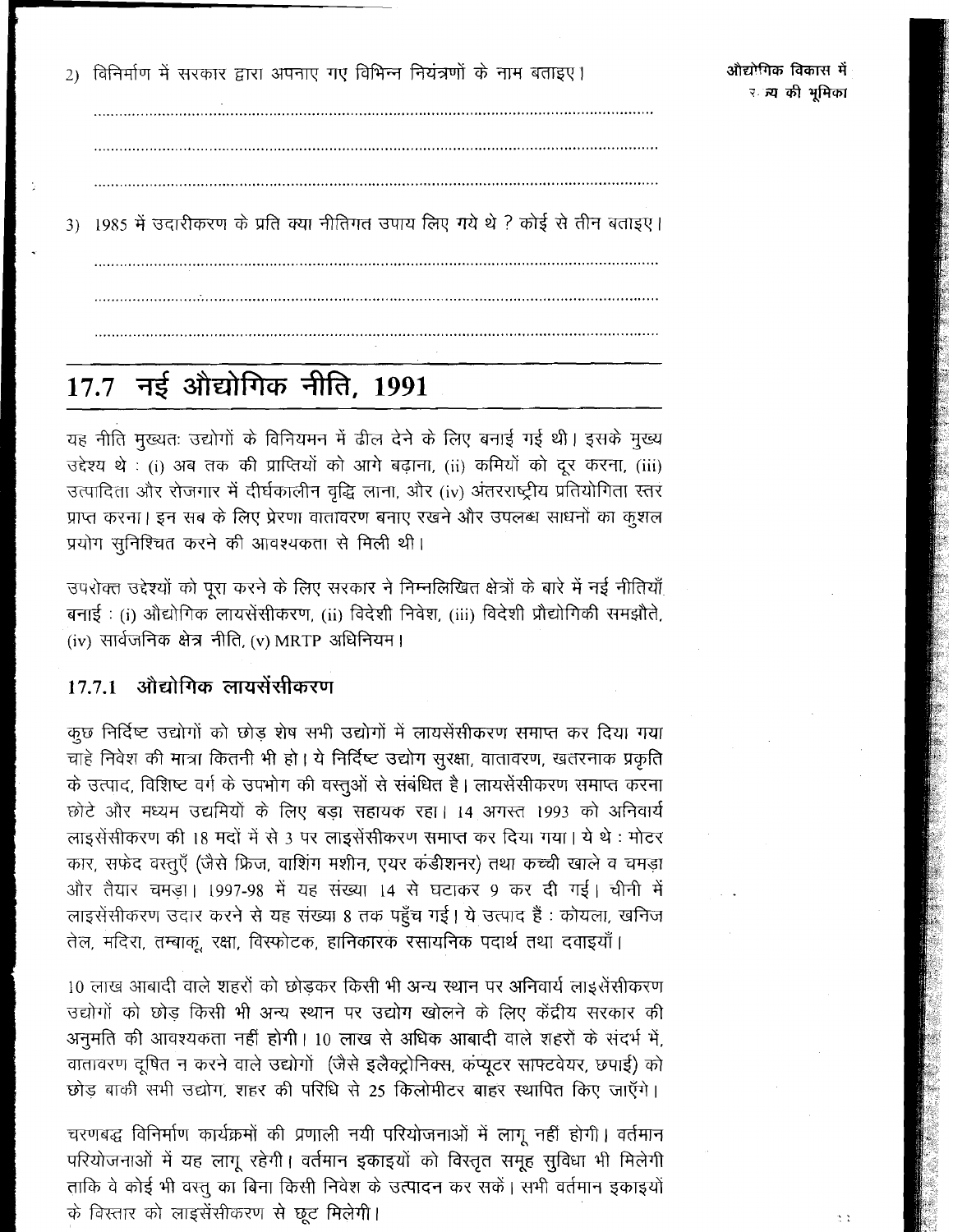वित्तीय संस्थाओं से प्राप्त मियादी ऋणों अनिवार्य परिवर्तनीयता खंड (mandatory convertibility clause) अब लागू नहीं होगी।

### 17.7.2 विदेशी निवेश

विदेशी निवेश के बारे में मुख्य बातें ये थीं : (i) ऊँची प्राथमिकता वाले उद्योगों में विदेशी निवेश के रूप 51 प्रतिशत शेयर पूँजी तक की आज्ञा दे दी जाएगी; (ii) अंतरराष्ट्रीय बाजारों तक पहुँचने के लिए निर्यात में लगी कंपनियों 51 प्रतिशत तक विदेशी शेयर पूँजी की आज्ञा दे दी जाएगी; (iii) एक विशेष अधिकार प्राप्त बोर्ड की स्थापना होगी जो अंतरराष्ट्रीय फर्मों से बातचीत करेगा और चुने हुए क्षेत्रों में प्रत्यक्ष विदेशी निवेश का अनुमोदन करेगा।

### 17.7.3 विदेशी प्रौद्योगिकी समझौते

यह तय किया गया कि ऊँची प्राथमिकता वाले उद्योगों के साथ ऐसे विदेशी समझौतों को जिनमें एक करोड़ रुपये तक एकमुश्त भुगतान होना है, तुरंत मंजूरी मिल जाएगी। इनमें रॉयल्टी भुगतान बिक्री का 5 प्रतिशत और निर्यात में 8 प्रतिशत बशर्ते कि समझौते से दस वर्ष की अवधि में या उत्पादन प्रारंभ करने के सात वर्ष की अवधि में बिक्री का 8 प्रतिशत से अधिक न हो। विदेशी तकनीशियनों के सेवाएँ प्राप्त करने, देश में विकसित प्रौद्योगिकी का विदेशी परीक्षण करवाने हेतु किसी आज्ञा की आवश्यकता नहीं होगी।

#### 17.7.4 सार्वजनिक क्षेत्र

1956 के प्रस्ताव में सार्वजनिक क्षेत्र को महत्त्वपूर्ण भूमिका दी गई है। इस क्षेत्र में पिछले चार दशकों में भारी निवेश किया गया। सार्वजनिक उपक्रमों में अब बहुत सी समस्याएँ पैदा हो गई हैं; जैसे कि उत्पादिता में कम वृद्धि, खराब परियोजना प्रबंधन, प्रौद्योगिकी सुधार में निरंतरता का अभाव, आवश्यकता से अधिक कर्मचारी, अनुसंधान और विकास, और मानव संसाधन विकास पर कम ध्यान। परिणामस्वरूप, बहुत से सार्वजनिक उपक्रम सरकार के लिए भार बन गए हैं। सार्वजनिक क्षेत्र की मूल अवधारणा भी काफी बदल गई है। अतः, सरकार ने सार्वजनिक उपक्रमों की ओर एक नया दृष्टिकोण अपनाया है। भविष्य में सार्वजनिक उपक्रमों के प्राथमिकता वाले क्षेत्र ये होंगे :

- आवश्यक बुनियादी सुविधाएँ और सेवाएँ।
- तेल व खनिज संसाधनों की खोज व शोषण।
- उन क्षेत्रों में जहाँ दीर्घकालीन विकास महत्वपूर्ण है और जिनमें निजी निवेश नहीं आता है. प्रौद्योगिकी विकास तथा विनिर्माण क्षमताओं का निर्माण।
- सामरिक महत्त्व के उत्पाद, जैसे रक्षा-सामग्री।

साथ-साथ यह भी है जो क्षेत्र इसके लिए आरक्षित नहीं है उनमें सार्वजनिक क्षेत्र को प्रवेश करने की मनाही नहीं है। सरकार सार्वजनिक निवेश की सूची का अधिक वास्तविकता से समीक्षा करेगी। यह समीक्षा इनके बारे में होगी : नीची प्रौद्योगिकी पर आधारित उद्योग, लघु पैमाने के और ग़ैर-सामरिक महत्त्व के क्षेत्र, अकुशल और अनुत्पादक क्षेत्र, वे क्षेत्र जिनमें सामाजिक या सार्वजनिक उद्देश्य न हों और वे क्षेत्र जिनमें निजी क्षेत्र ने काफी निपुणता और संसाधन प्राप्त कर लिए हैं। बीमार इकाइयों के पुनर्वास के लिए इन्हें औद्योगिक और वित्तीय पुनर्निर्माण बोर्ड (BIFR) को या फिर ऐसी किसी और संस्था को सौंपा जाएगा।

इकाइयों के पुनर्वास से प्रभावित मजदूरों के हितों की सुरक्षा के लिए सामाजिक सुरक्षा

34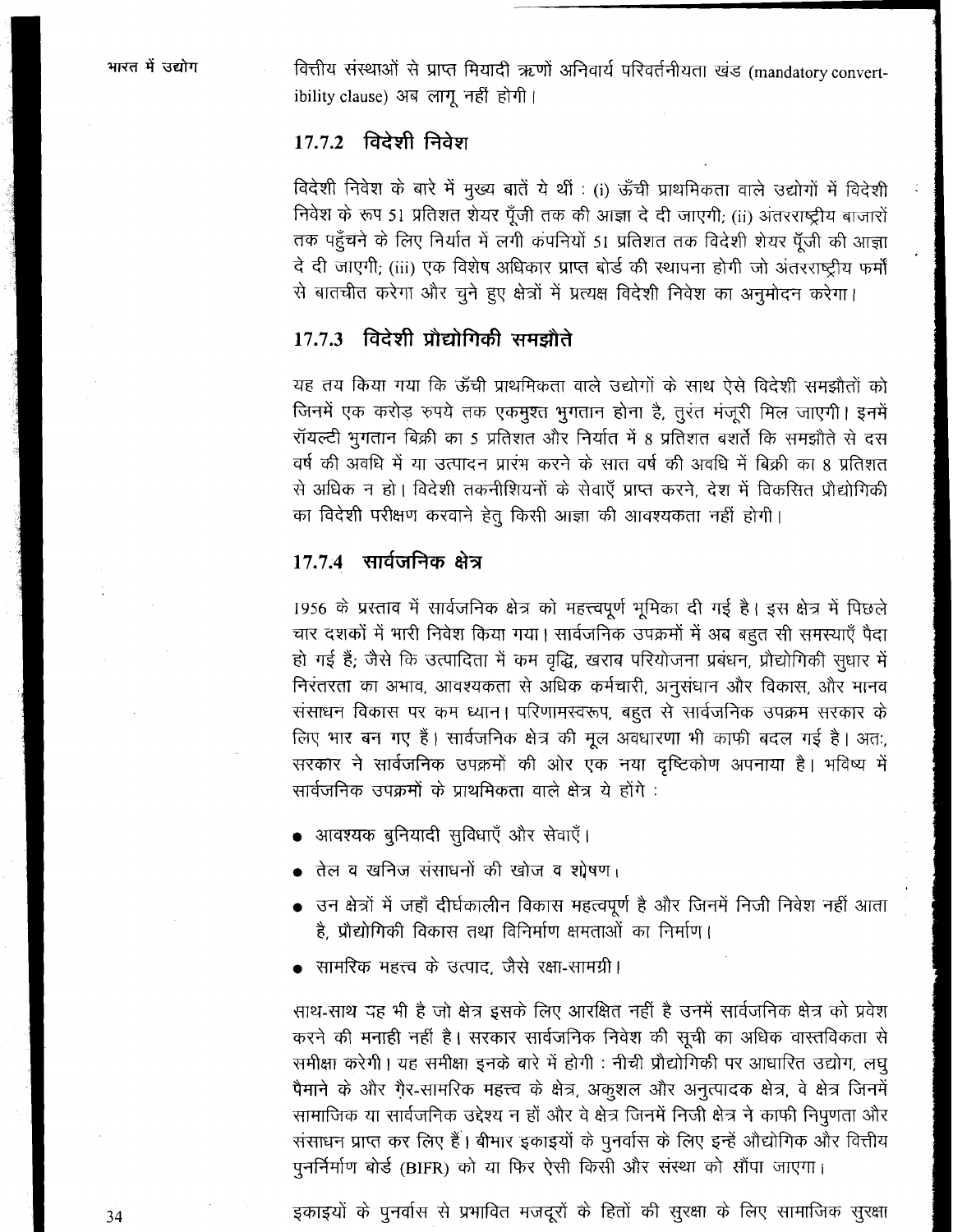प्रक्रिया बनायी जाएगी। साधन जुटाने और जनता की भागीदारी को प्रोत्साहन देने हेतू सार्वजनिक क्षेत्र में सरकार के पास शेयरों का एक भाग म्युचुअल फंड, वित्तीय संस्थाओं, सामान्य सार्वजनिक कर्मचारियों को बेचा जाएगा। प्रदर्शन में सुधार समझौते के ज्ञापन (Memorandum of Understanding) द्वारा होगी जिसके प्रबंध को अधिक स्वायतत्ता दी जाएगी और वह जबावदेह होगा। यह समझौता ज्ञापन संसद में पेश होगी और इस पर बहस होगी। इससे सार्वजनिक उद्यमों की कार्य प्रणाली सुधरेगी। सार्वजनिक क्षेत्र में अब 8 उद्योगों का आरक्षण है, जैसे कि हथियार और गोला बारूद, एटमी ऊर्जा, कोयला व लिगनाइट, खनिज तेल, रेलवे परिवहन आदि।

#### $MRTP$  अधिनियम 17.7.5

जहाँ तक MRTP का संबंध हैं, MRTP कंपनियों की अब आवश्यकता नहीं होगी। जोर इस बात पर होगा कि एकाधिकारी, प्रतिबंधी व अनुचित व्यापार कार्यों को कैसे रोका जाए, न कि इस बात पर कि एकाधिकारी घराने विस्तार करने, नए उपक्रम खोलने, विलय करने, समामेलन करने, अधिकार में लेने, या निदेशकों की नियुक्ति करने में केंद्रीय सरकार की आज्ञा लें। शेयर प्राप्त करने, हस्तांतरण करने के प्रतिबंधों के बारे में कंपनी एक्ट में प्रावधान किए जाएँगे। MRTP अधिनियम में व्यवस्थाओं को मजबूत बनाया जाएगा ताकि MRTP आयोग एकाधिकारी, प्रतिबंधी व अनुचित व्यापार कार्यों के विरुद्ध उचित कार्यवाही कर सकें। नया MRTP आयोग अब व्यक्तिगत उपभोक्ता या उपभोक्ता वर्गों की शिकायत पर भी कार्यवाही करेगा।

#### नई औद्योगिक नीति की समीक्षा 17.8

नई औद्योगिक नीति ने उद्योग की लंबे समय से चली आ रही माँग को पूरा किया है। 8 उद्योगों को छोड़ कर शेष सभी उद्योगों में लाइसेंसीकरण समाप्त कर दिया गया। MRTP कंपनियों और बड़े उपक्रमों की परिसंपत्तियों की सीमा समाप्त कर दी गई। अब ये कंपनियाँ नए उपक्रम लगा सकती हैं; विस्तार कर सकती हैं, विलय, समामेलन कर सकती है, अधिकार में ले सकती है। इसके लिए अब इन्हें सरकार से आज्ञा लेने की आवश्यकता नहीं। MRTP आयोग से भी आज्ञा लेने की आवश्यकता नहीं। इससे अफसरशाही के कारण आने वाली रुकावटें समाप्त हो गई हैं। इस नीति का स्वागत होना चाहिए क्योंकि इसने 'लाइसेंस-परमिटराज' को समाप्त किया है, और उद्यमियों को अफसरशाही से बचाया है। अब कंपनियों को निदेशकों की नियुक्ति करने का भी अधिकार है। अन्य शब्दों में, नई नीति ने बहुत से ऐसे प्रावधानों को समाप्त कर दिया है जो निजी निगमित क्षेत्र के विकास में रुकावट थे। इससे अर्थव्यवस्था में निजीकरण को भी बढावा मिला है। व्यावसायिकै हल्कों में इन सभी प्रावधानों का स्वागत हुआ है। लाइसेंसीकरण और नियंत्रणों से एक राहत की साँस है।

लेकिन, कुछ क्षेत्रों में नई नीति की आलोचना भी हुई है। यह नीति इस विश्वास पर अपनाई गई है कि प्रत्यक्ष विदेशी निवेश भारत के आर्थिक विकास के लिए महत्त्वपूर्ण है। लेकिन विदेशी पूँजी का स्वागत करने के उत्साह में डर इस बात का है कि हम अपनी प्रभुसत्ता बहु-राष्ट्रीय कंपनियों को न बेच दे।

आलोचकों का डर पिछले अनुभवों पर आधारित है। विदेशी पूँजी को खुला छोड़ देने पर ऊँची प्राथमिकता वाले और नीची प्राथमिकता वाले उद्योगों में भेद समाप्त हो जाएगा। इसमें एक छिपी बात यह भी है कि आगे आने वाले वर्षों में विदेशी कोश भारत से बाहर जाना प्रारंभ हो जाएगा। हमारे ऊपर विदेशी ऋण भार पहले ही बहुत है। अतः इस बात का ध्यान<sub>्</sub> आँद्योगिक विकास में राज्य की भूमिका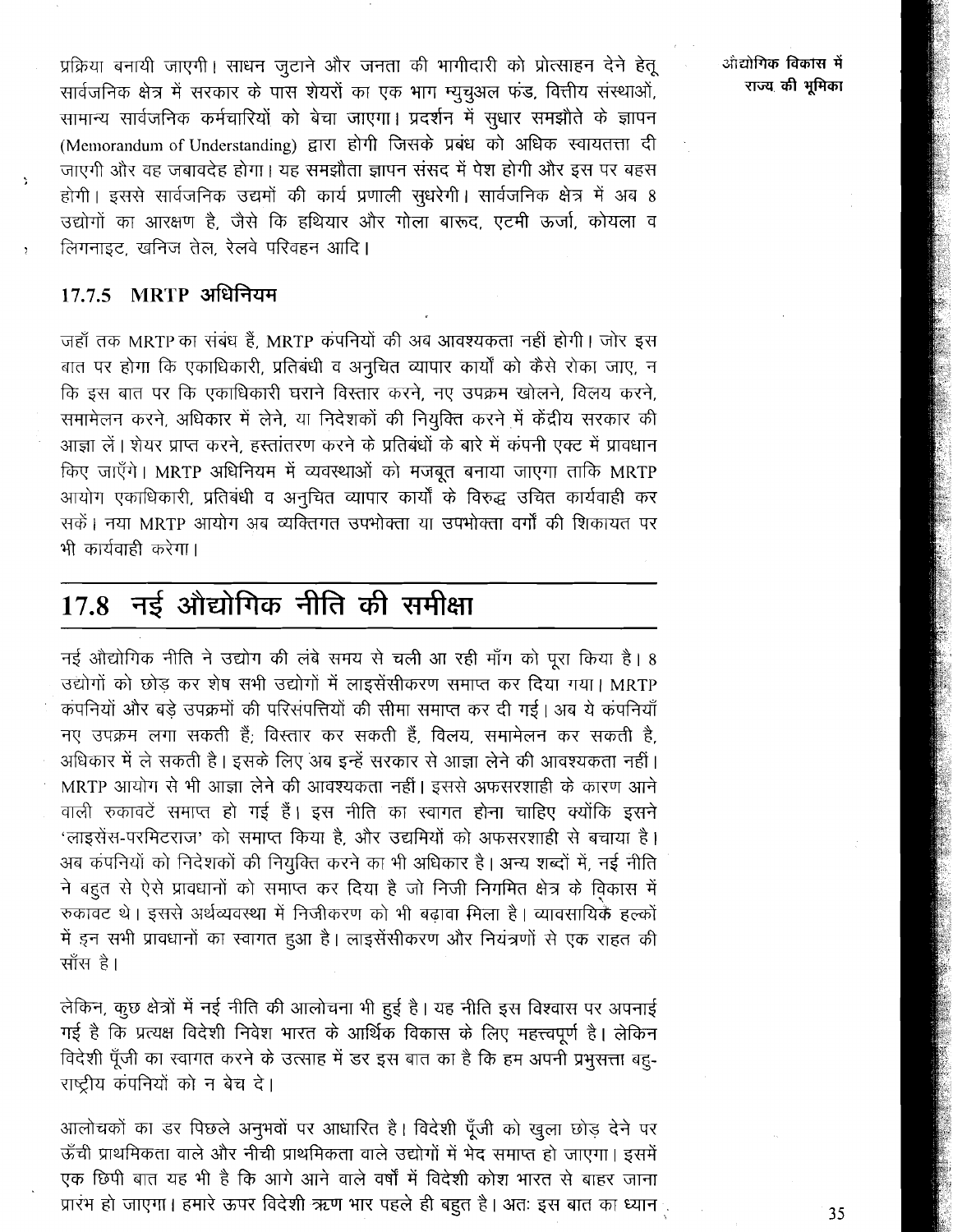रखना आवश्यक है कि विदेशी पूँजी केवल ऊँची प्राथमिकता वाले उद्योगों में ही आए।

नई नीति में विशित पूँजी के प्रतिफल की नीची दर पर भी ध्यान दिलाया गया है। फलस्वरूप, बहुत से सार्वजनिक क्षेत्र के उद्यम सरकार पर भार हो गए हैं। इसका प्रभावशाली उदाहरण है निजी क्षेत्र की बीमार इकाइयों को सरकार द्वारा अपने अधिकार में लेना। उद्योगों का यह वर्ग केंद्रीय सार्वजनिक उद्यमों की कूल हानि का एक-तिहाई भाग के लिए जिम्मेदार है। सरकार को प्रतिदेय और लाभ कमाने वाले सार्वजनिक क्षेत्र के उद्यमों पर ध्यान देना चाहिए। सरकार ऐसा समझौते के ज्ञापन के माध्यम से करना चाहती है। इनमें निता क्षेत्र को भागीदार बनाकर इनको प्रतियोगी भी बनाना चाहती है। यह इनमें विनिवेश (disite restment) भी करना चाहती है। ऐसा वह इनके शेयर वित्तीय कंपनियों और यहाँ तक कि कर्मचारियों को बेचकर करना चाहती है।

#### बोध प्रश्न 3

1) वे कौन से प्रमुख क्षेत्र हैं जिसमें 1991 की औद्योगिक नीति वक्तव्य में नीतिगत पहल की गई है। (एक वाक्य में उत्तर दीजिए।) 2) सही पर ( $\checkmark$ ) और गलत पर (×) का निशान लगाइए। i) नई औद्योगिक नीति में विदेशी तकनीशियनों की सेवाएँ नहीं प्राप्त की जा सकती।  $\mathcal{E}$ ii) नई औद्योगिक नीति का उद्देश्य भारतीय उद्योग की स्पर्धा व कुशलता बढ़ाना है।  $\mathcal{E}$ iii) पारम्परिक तौर पर विदेशी निवेश नीति ने होटलों को छोड़कर सेवा क्षेत्र में विदेशी शेयर निवेश को प्रोत्साहित किया है। iv) 1993 के बाद से अनिवार्य लाइसेंसीकरण उद्योगों की संख्या 18 है।  $\mathcal{E}$ 3) नई औद्योगिक नीति का आलोचनात्मक मूल्यांकन कीजिए।

 $17.9$ साराश

इस इकाई को पढ़ने के पश्चात् हमने जाना कि भारत में उदारीकरण की प्रक्रिया निरंतर चल रही है। स्वतंत्रता प्राप्ति के समय भारत का औद्योगिक क्षेत्र मुख्यतः उपभोक्ता वस्तुओं पर आधारित था। बुनियादी सुविधाओं की कमी थी। बचत व निवेश काफी नहीं था। आजादी के बाद भारत को इन कमियों को दूर करने का और औद्योगीकरण और आर्थिक विकास के लिए वातावरण बनाने का मौका मिला। लेकिन, आर्थिक विकास की ऋणनीति क्या हो? इस पर देश में एक बहस छिड़ी। गाँधी ने लघु उद्योगों और आत्मनिर्भरता का समर्थन किया। नेहरू और उसके जैसे सामाजिक लोकतंत्रवादियों ने पूंजीगत वस्तुओं के उद्योगों के माध्यम से तेजी से औद्योगीकरण का पक्ष लिया। सरकार ने औद्योगिक विकास के लिए आयोजन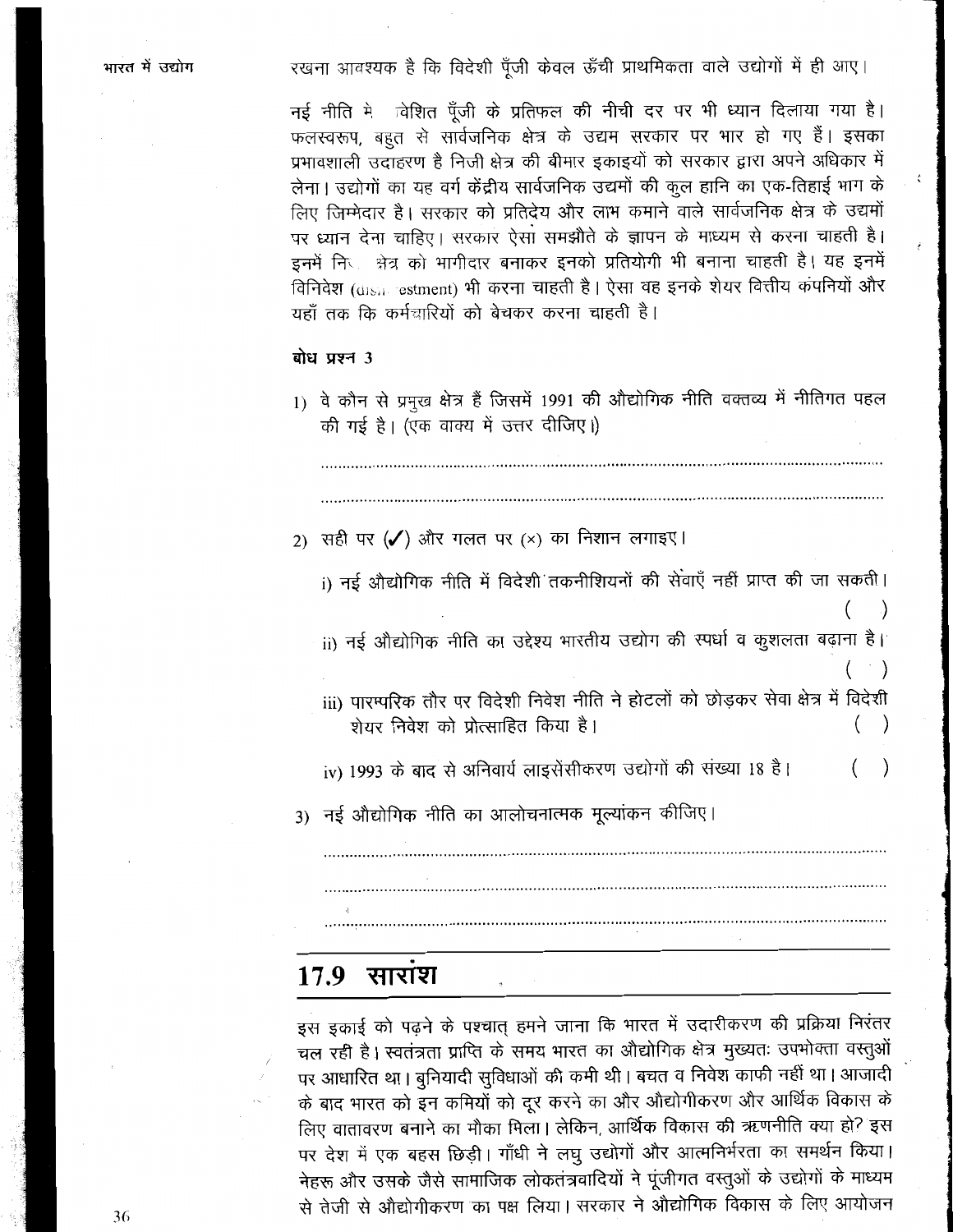का रास्ता चुना। ऋणनीति को विभिन्न औद्योगिक नीति प्रस्तावों के माध्यम से लाग किया गया।

औद्योगिक विकास में राज्य की भमिका

प्रथम प्रस्ताव 1948 में पारित हुआ। इसके बाद 1956, 1973, 1975, 1980 व 1991 में प्रस्ताव पारित हुए | इन सभी में मिश्रित अर्थव्यवस्था की अवधारणा को अपनाया गया | सार्वजनिक और निजी क्षेत्रों के बीच भेद लाइसेंसीकरण के माध्यम से किया गया। महत्त्वपूर्ण उद्योगों पर सरकार का नियंत्रण था।

1970 के दशक में पारित प्रस्तावों में लाइसेंसीकरण और नियंत्रणों में ढील दी गई। 1977 में सरकार बदलने पर औद्योगिक नीतियों की समीक्षा की गई और लघु तथा कुटीर उद्योगों को महत्त्वपूर्ण स्थान दिया गया। बाद में भौतिक नियंत्रण से वित्तीय नियंत्रण की ओर बदलाव आया और अधिक उदारीकरण लाया गया।

1991 की नई नीति में अर्थव्यवस्था में अविनियमन (deregulation) तेजी से लाया गया। न केवल घरेलू क्षेत्र में सुधार लाए गए बल्कि विदेशी निवेशकों व प्रौद्योगिकी की आपूर्ति करने वालों के साथ गतिशील संबंध बनाए गए। इसके इलावा, औद्योगिक लाइसेंसीकरण समाप्त हुआ, चरणबद्ध विनिर्माण कार्यक्रम समाप्त हुए, MRTP अधिनियम में परिवर्तन लाए गए। इस तरह 1991 की नीति ने सरकार की भूमिका में परिवर्तन ला दिया। अब सरकार प्रमुख निवेशक न होकर साहस को बढावा दे रही है जिससे निजीकरण और उदारीकरण का रास्ता खुल रहा है।

### <u> 17.10 शब्दावली</u>

| मुख्य (Core) क्षेत्र | : राष्ट्रीय आर्थिक विकास के आधारभूत उद्योग जिसमें<br>कोयला व लिगनाइट, कच्चा तेल, पैट्रोलियम व प्राकृतिक<br>गैस, बिजली, उर्वरक, पैट्रो-रसायन आदि।                             |
|----------------------|------------------------------------------------------------------------------------------------------------------------------------------------------------------------------|
| भौतिक नियंत्रण       | :   भौतिक नियंत्रण औद्योगिक लाइसेंसीकरण के रूप में होते<br>है, जैसे क्षमता, ऋण, आयात, कोटा, स्थानीकरण, आदि<br>के लिए परमिट। वितरण और कीमत पर नियंत्रण भी<br>इसमें शामिल हैं। |
| आयात प्रतिस्थापन     | :) इसका अर्थ है आयातित वस्तुओं के प्रतिस्थापनों का देश<br>के भीतर उत्पादन करना, ताकि आयात पर निर्भरता कम<br>हो सकें।                                                         |

## 17.11 कुछ उपयोगी पुस्तकें

Ahluwalia, I.J. (1985) Industrial Growth in India, Oxford University Press (Ch.6 & 8)

Bhagwati, J.N. and Desai, P. (1970) India: Planning for Industrialisation, Oxford University Press (Chs. 12-16)

Bhagwati, J.N. and Srinivasan, T.N. (1975) Foreign Trade Regime and Economic Development in India, Columbia University Press.

Chaudhary, P. (1979) The Indian Economy: Poverty and Development, Vikas Pubishing House, New Delhi (Ch.6)